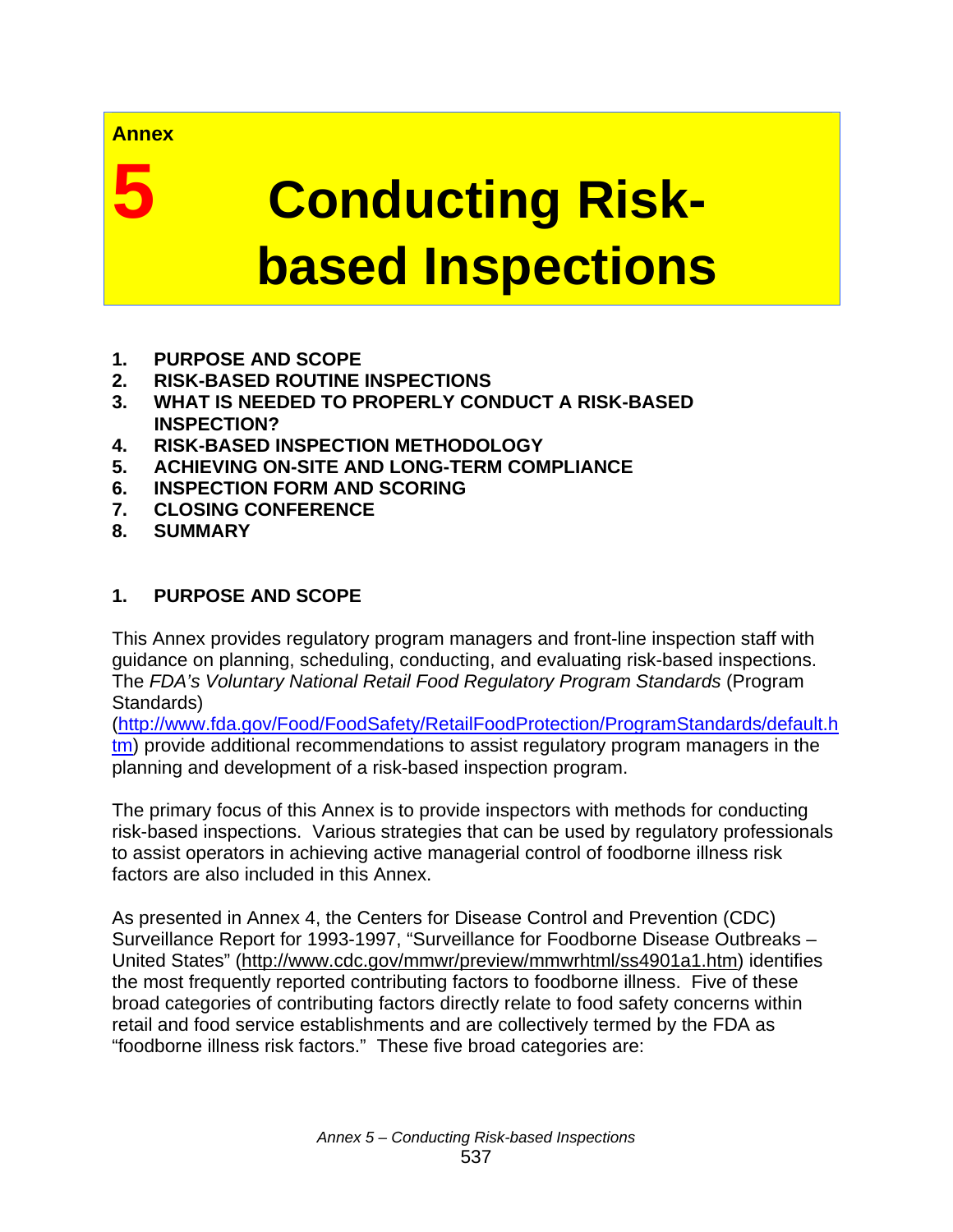- Food from Unsafe Sources
- Inadequate Cooking
- Improper Holding Temperatures
- Contaminated Equipment
- Poor Personal Hygiene.

The FDA manual, *Managing Food Safety: A Regulator's Manual for Applying HACCP Principles to Risk-based Retail and Food Service Inspections and Evaluating Voluntary Food Safety Management Systems* (FDA's Regulator's Manual) (http://www.fda.gov/Food/FoodSafety/RetailFoodProtection/ManagingFoodSafetyHACC PPrinciples/Regulators/default.htm), provides additional information on conducting riskbased inspections. Annex 4 of the Food Code provides additional information on Hazard Analysis and Critical Control Point (HACCP) principles and the process approach to HACCP. It should be reviewed in conjunction with the material found in this Annex to better prepare for performing risk-based inspections.

The "Retail Food Program Resource Guide," a CD-ROM containing pertinent FDA documents referenced in this Annex, is available for use by federal, state, local, and tribal regulatory agencies. It is produced by and available through FDA Regional Retail Food Specialists or the FDA Division of Federal-State Relations (HFC-150); U.S. Food and Drug Administration; 5600 Fishers Lane, Room 12-07; Rockville, Maryland *20857;*  PHONE (301) 827-6906; (FAX) (301) 443-2143.

# **2. RISK-BASED ROUTINE INSPECTIONS**

Inspections have been a part of food safety regulatory activities since the earliest days of public health. The term "routine inspection" has been used to describe periodic inspections conducted as part of an on-going regulatory scheme.

Program managers should strive to have adequate staffing and resources to allow all inspectors ample time to thoroughly evaluate establishments and ask as many questions as needed to fully understand establishments' operations. For most jurisdictions, however, inspectors continue to have limited time in which to complete inspections. This does not negate the need to thoroughly identify and assess the control of foodborne illness risk factors during each inspection.

It is a false assumption that inspectors cannot conduct risk-based inspections in a limited timeframe. Even with limited time, inspectors can focus their inspections on assessing the degree of active managerial control an operator has over the foodborne illness risk factors. By focusing inspections on the control of foodborne illness risk factors, inspectors can be assured that they are making a great impact on reducing foodborne illness.

As described in Annex 4, active managerial control means the purposeful incorporation of specific actions or procedures by industry management into the operation of their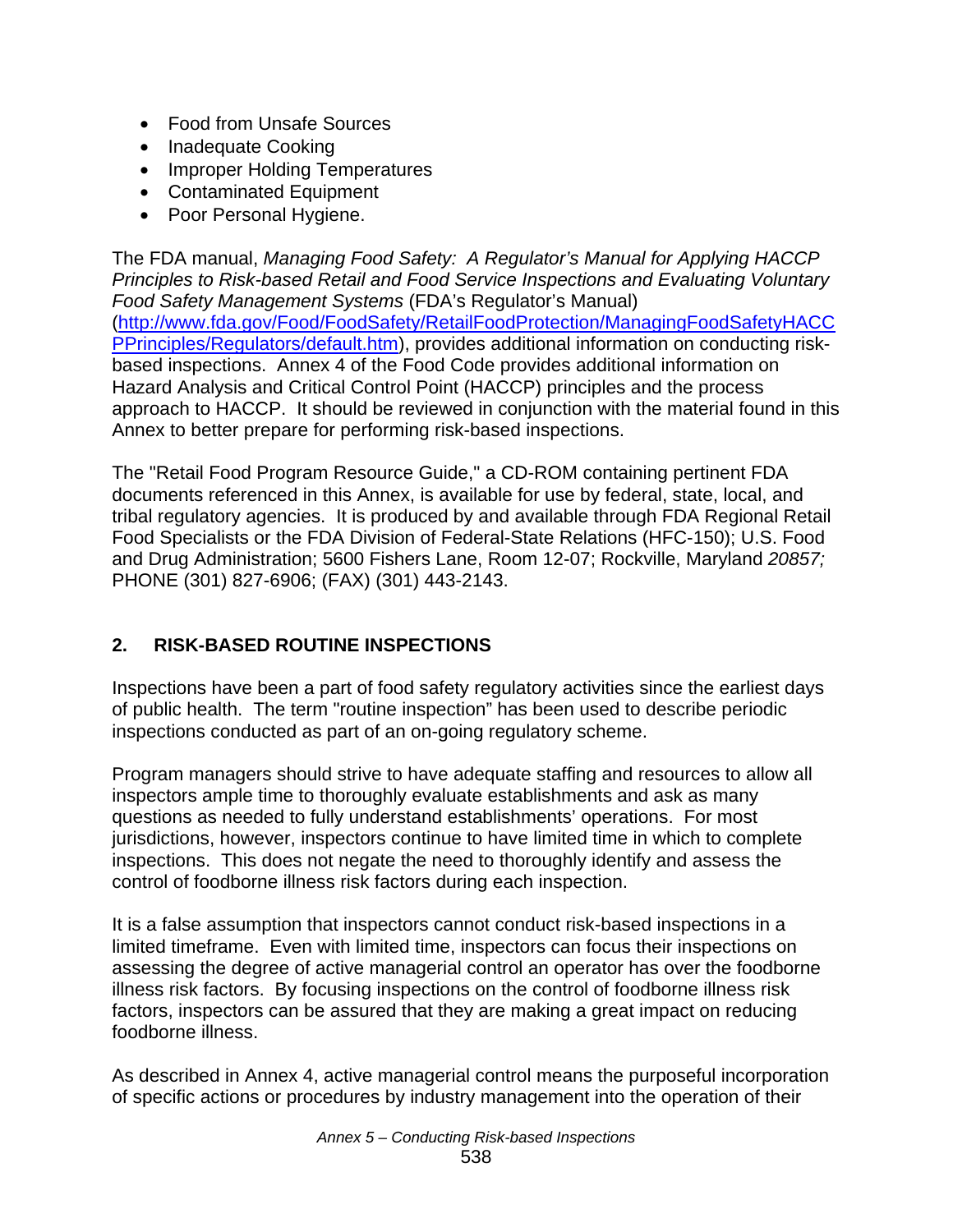businesses to attain control over foodborne illness risk factors. It embodies a preventive rather than reactive approach to food safety through a continuous system of monitoring and verification.

Developing and implementing food safety management systems to prevent, eliminate, or reduce the occurrence of foodborne illness risk factors is recommended to achieve active managerial control. Regulatory inspections and follow-up activities must be proactive by using an inspection process designed to evaluate the implementation of Food Code interventions and the degree of active managerial control that retail and foodservice operators have over foodborne illness risk factors. The five Food Code interventions below were new interventions introduced with the 1993 Food Code and they are just as important today as they were in 1993. They encompass a wide-range of control measures specifically designed to protect consumer health:

- Demonstration of Knowledge
- Implementation of Employee Health Policies
- Hands as a Vehicle of Contamination
- Time/Temperature Relationships
- Consumer Advisory.

When Food Code interventions are not being implemented or if behaviors, activities, or procedures likely to cause foodborne illness are observed, inspectors should verify that the operator takes immediate corrective action so that consumers do not become sick or injured. Observations made on the day of the inspection, as well as information gained about the behaviors, activities, and procedures that occur at other times, allow inspectors to assess the strengths and weaknesses of the food safety management system that is in place.

An operator should be made aware of the inspectional findings both during, and at the conclusion of, the inspection and strategies for achieving compliance in the future should be discussed. Corrective actions taken during the inspection and repeat violations should be noted on the inspection report. Repeat violations should trigger further compliance and enforcement actions.

The inspection process is also an opportunity to educate the operator on the public health reasons supporting the Code requirements. If operators are afforded the chance to ask questions about general food safety matters, they may clearly understand the public health significance of non-compliance.

Lastly, if the operator demonstrates a history of violations related to foodborne illness risk factors, the inspection process can be used to assist the operator with implementing long-term control systems to prevent those risk factors from occurring in the future.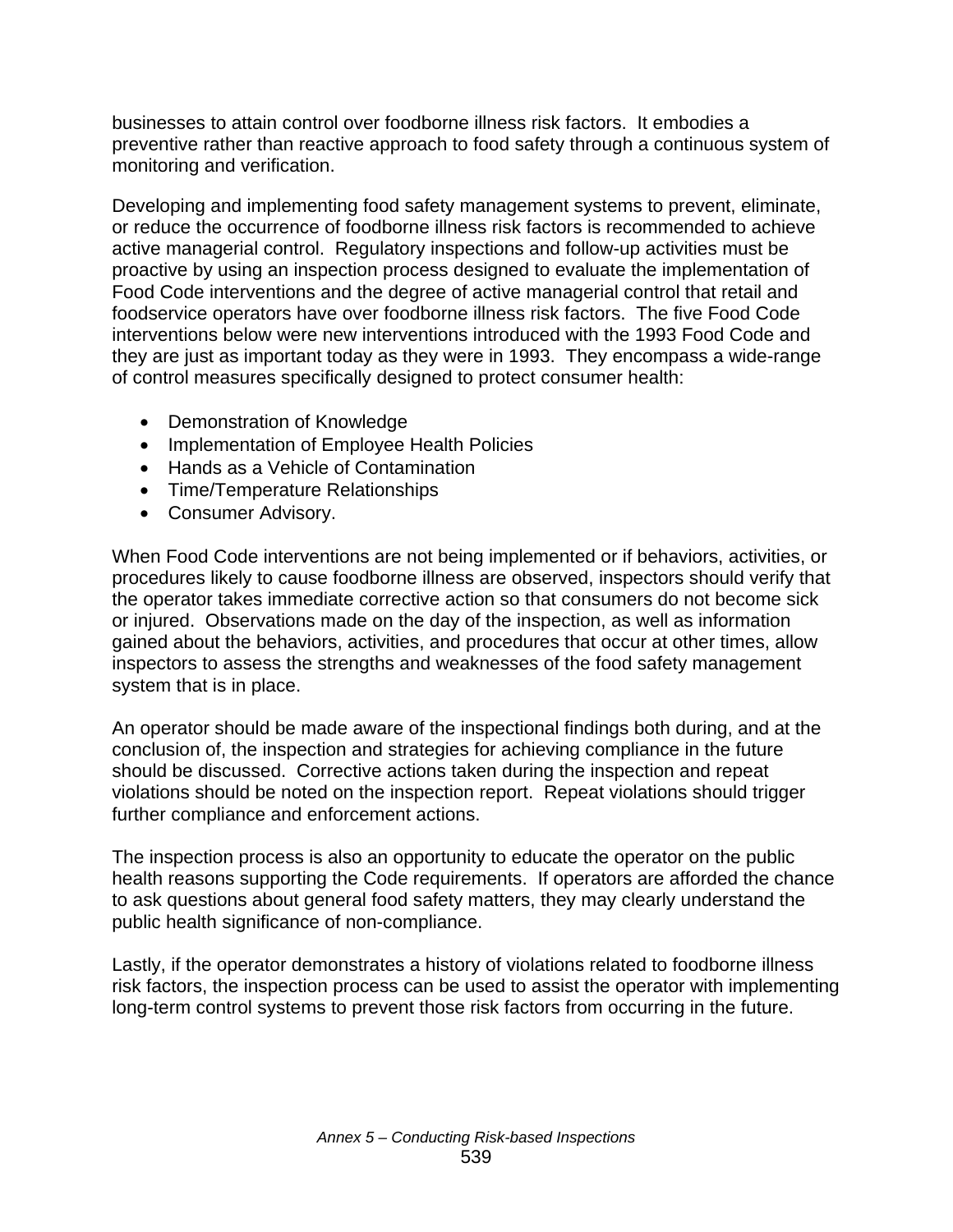# **3. WHAT IS NEEDED TO PROPERLY CONDUCT A RISK-BASED INSPECTION?**

#### **A. Schedule Inspections Based on Risk**

Studies have shown that the types of food served, the food preparation processes used, the volume of food, and the population served all have a bearing on the occurrence of foodborne illness risk factors in retail and foodservice establishments. Standard 3 of the Program Standards requires that regulatory jurisdictions develop and use a process that groups food establishments into at least three categories based on potential and inherent food safety risks. In addition, Standard 3 requires that regulatory jurisdictions assign inspection frequency based on the risk categories to focus program resources on food operations with the greatest food safety risk. With limited resources, creating a variable inspection frequency for each category will allow inspection staff to effectively spend more time in high risk establishments that pose the greatest potential risk of causing foodborne illness.

Table 1 of this Annex provides an example of risk categories and assignment of inspection frequency based on risk. In this example, the type of food served, food preparation processes conducted, and history of compliance related to foodborne illness risk factors are used as the basis of categorizing risk. Each jurisdiction is encouraged to develop risk categories tailored to their specific program needs and resources and to reassess the risk categories on an annual basis.

Regardless of the risk category initially assigned to food establishments, regulatory jurisdictions sometimes consider whether the establishment has implemented a voluntary food safety management system like HACCP, to justify a decrease in inspection frequency. Likewise, the following factors are among many that regulatory jurisdictions sometimes use to justify an increase in inspection frequency:

- History of non-compliance with provisions related to foodborne illness risk factors or critical items
- Specialized processes conducted
- Food preparation a day in advance of service
- Large number of people served
- History of foodborne illness and/or complaints
- Highly susceptible population served.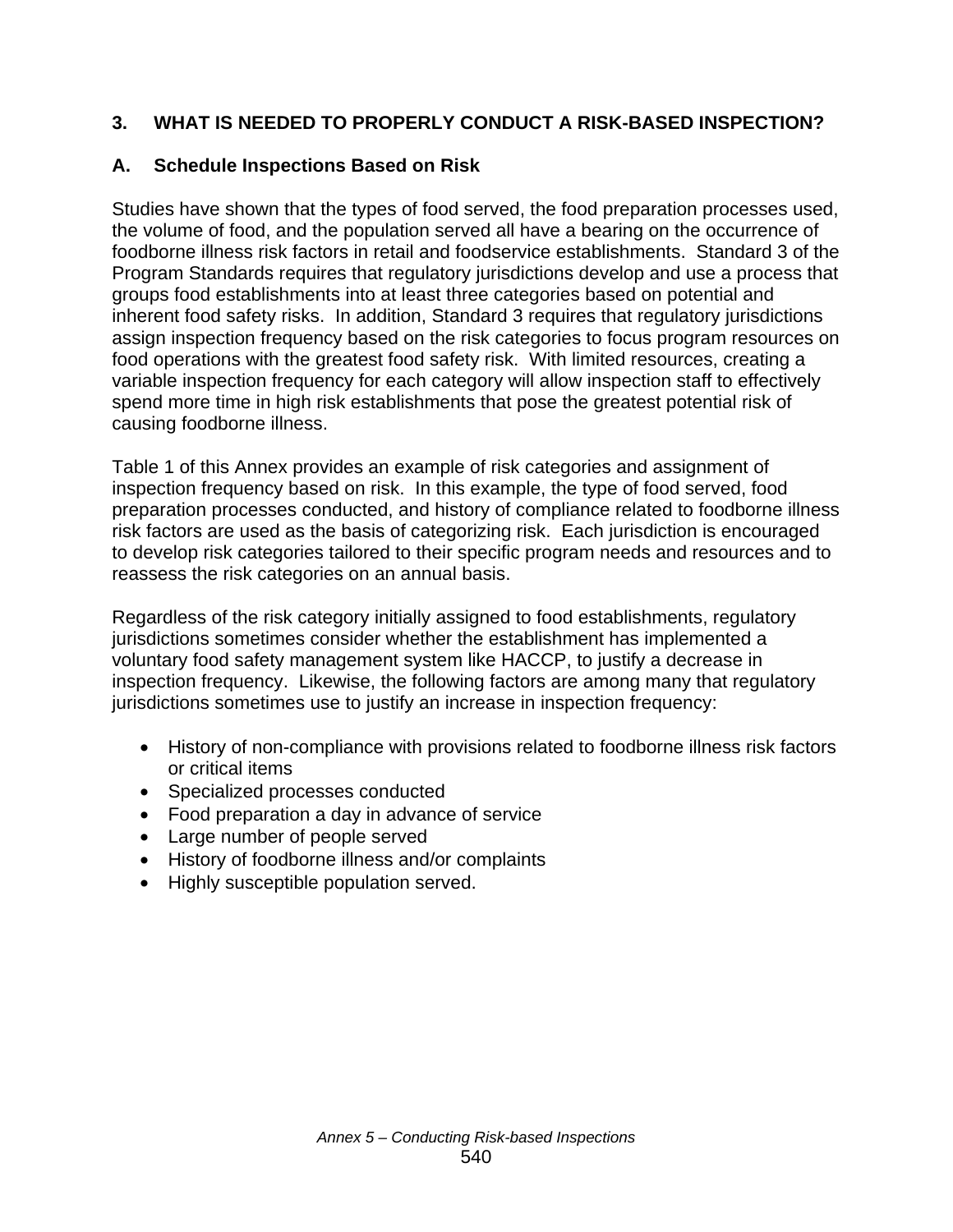| Annex 5, Table 1. Risk Categorization of Food Establishments |
|--------------------------------------------------------------|
|                                                              |

| <b>RISK</b><br><b>CATEGORY</b> | <b>DESCRIPTION</b>                                                                                                                                                                                                                                                                                                                                                                                                                                                                                                                                                                                                                                                                                                                                                                                                                                                                                                                            | <b>FREQUENCY</b><br>#/YR |
|--------------------------------|-----------------------------------------------------------------------------------------------------------------------------------------------------------------------------------------------------------------------------------------------------------------------------------------------------------------------------------------------------------------------------------------------------------------------------------------------------------------------------------------------------------------------------------------------------------------------------------------------------------------------------------------------------------------------------------------------------------------------------------------------------------------------------------------------------------------------------------------------------------------------------------------------------------------------------------------------|--------------------------|
| 1                              | Examples include most convenience store operations, hot dog<br>carts, and coffee shops. Establishments that serve or sell only<br>pre-packaged, nonpotentially hazardous foods (non<br>time/temperature control for safety (TCS) foods).<br>Establishments that prepare only nonpotentially hazardous<br>foods (nonTCS foods). Establishments that heat only<br>commercially processed, potentially hazardous foods (TCS<br>foods) for hot holding. No cooling of potentially hazardous<br>foods (TCS foods). Establishments that would otherwise be<br>grouped in Category 2 but have shown through historical<br>documentation to have achieved active managerial control of<br>foodborne illness risk factors.                                                                                                                                                                                                                             | 1                        |
| $\overline{2}$                 | Examples may include retail food store operations, schools not<br>serving a highly susceptible population, and quick service<br>operations. Limited menu. Most products are<br>prepared/cooked and served immediately. May involve hot<br>and cold holding of potentially hazardous foods (TCS foods)<br>after preparation or cooking. Complex preparation of<br>potentially hazardous foods (TCS foods) requiring cooking,<br>cooling, and reheating for hot holding is limited to only a few<br>potentially hazardous foods (TCS foods). Establishments that<br>would otherwise be grouped in Category 3 but have shown<br>through historical documentation to have achieved active<br>managerial control of foodborne illness risk factors. Newly<br>permitted establishments that would otherwise be grouped in<br>Category 1 until history of active managerial control of<br>foodborne illness risk factors is achieved and documented. | $\overline{2}$           |
| 3                              | An example is a full service restaurant. Extensive menu and<br>handling of raw ingredients. Complex preparation including<br>cooking, cooling, and reheating for hot holding involves many<br>potentially hazardous foods (TCS foods). Variety of processes<br>require hot and cold holding of potentially hazardous food<br>(TCS food). Establishments that would otherwise be grouped<br>in Category 4 but have shown through historical documentation<br>to have achieved active managerial control of foodborne illness<br>risk factors. Newly permitted establishments that would<br>otherwise be grouped in Category 2 until history of active<br>managerial control of foodborne illness risk factors is achieved<br>and documented.                                                                                                                                                                                                   | 3                        |
| 4                              | Examples include preschools, hospitals, nursing homes, and<br>establishments conducting processing at retail. Includes<br>establishments serving a highly susceptible population or that<br>conduct specialized processes, e.g., smoking and curing;<br>reduced oxygen packaging for extended shelf-life.                                                                                                                                                                                                                                                                                                                                                                                                                                                                                                                                                                                                                                     | 4                        |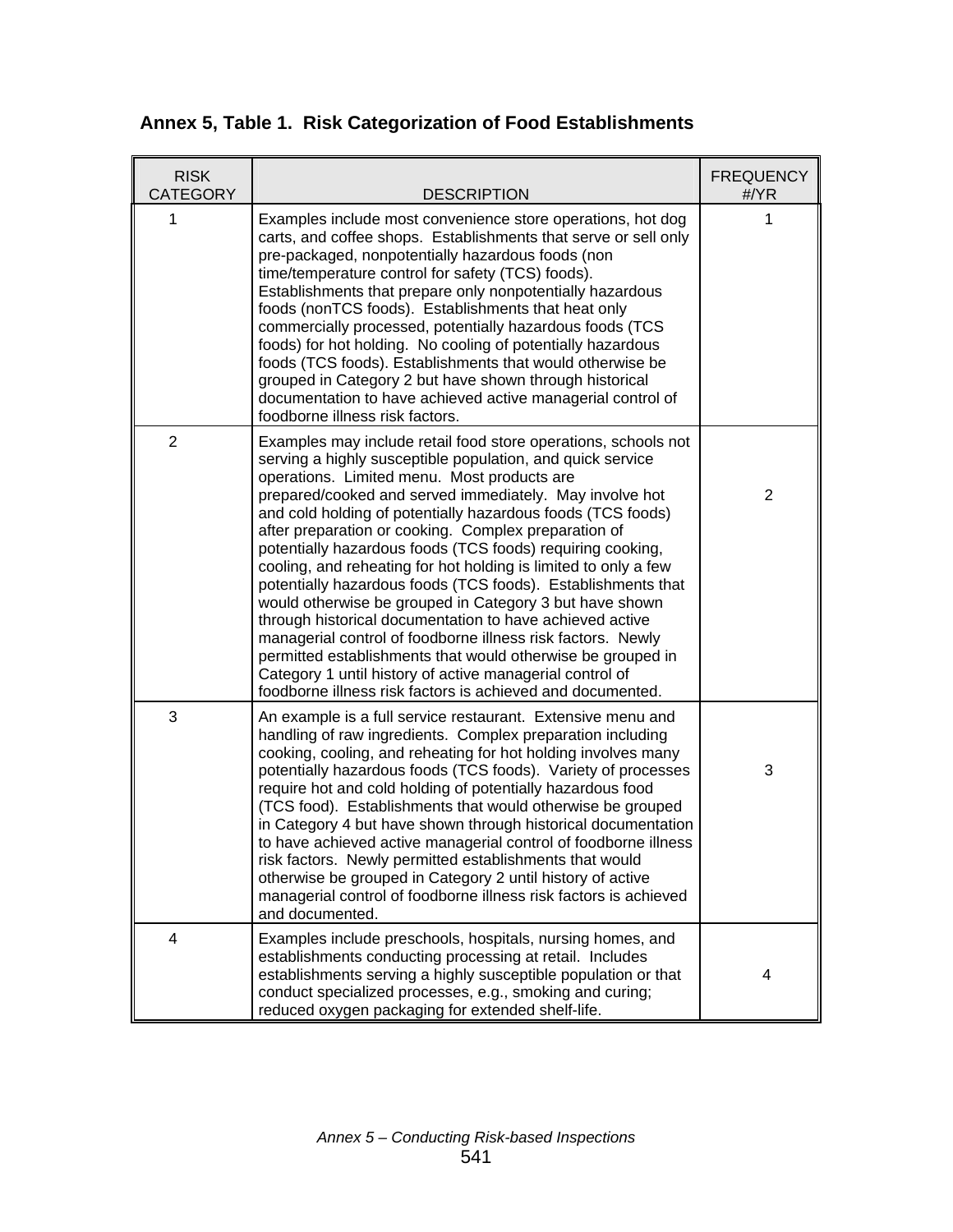# **B. Have the Proper Equipment**

In order to conduct risk-based inspections, each inspector must be provided with the proper equipment to assess the control of foodborne illness risk factors within food establishments. See Program Standard 8 at

http://www.fda.gov/Food/FoodSafety/RetailFoodProtection/ProgramStandards/ucm1250 49.htm for recommendations of equipment needed by inspectors. At a minimum, each inspector should be provided with the following essential equipment:

- Thermocouple with the appropriate probes for the food being tested
- Alcohol swabs or other suitable equipment for sanitizing probe thermometers
- Chemical test kits for different chemical sanitizer types
- Heat-sensitive tape or maximum registering thermometer
- Flashlight
- Head cover, such as baseball cap, hair net, or equivalent.

Other equipment may be provided to inspectors on an "as needed" basis. While it is desirable for each inspector to have the following equipment, depending on the resources available to the agency, this equipment may be shared in a central office as appropriate:

- Pressure gauge for determining in-line pressure of hot water at injection point of warewashing machine (5-30 psi)
- Light meter
- Measuring device for measuring distances
- Time/temperature data logger
- pH meter
- Water activity meter
- Camera
- Computers with or without an electronic inspection system
- Black light
- Foodborne illness investigation kits
- Sample collection kits
- Cell phones.

# **C. Provide Adequate Training**

Standard 2 of the Program Standards explains that regulatory staff shall have the knowledge, skills, and ability to adequately perform their required duties. Inspectors need the proper training before they can be expected to conduct risk-based inspections. Training includes a combination of classroom training, in-field training, standardization, and continuing education. For specific training recommendations refer to Program Standard 2 at

http://www.fda.gov/Food/FoodSafety/RetailFoodProtection/ProgramStandards/ucm1250 38.htm and its accompanying Appendix B at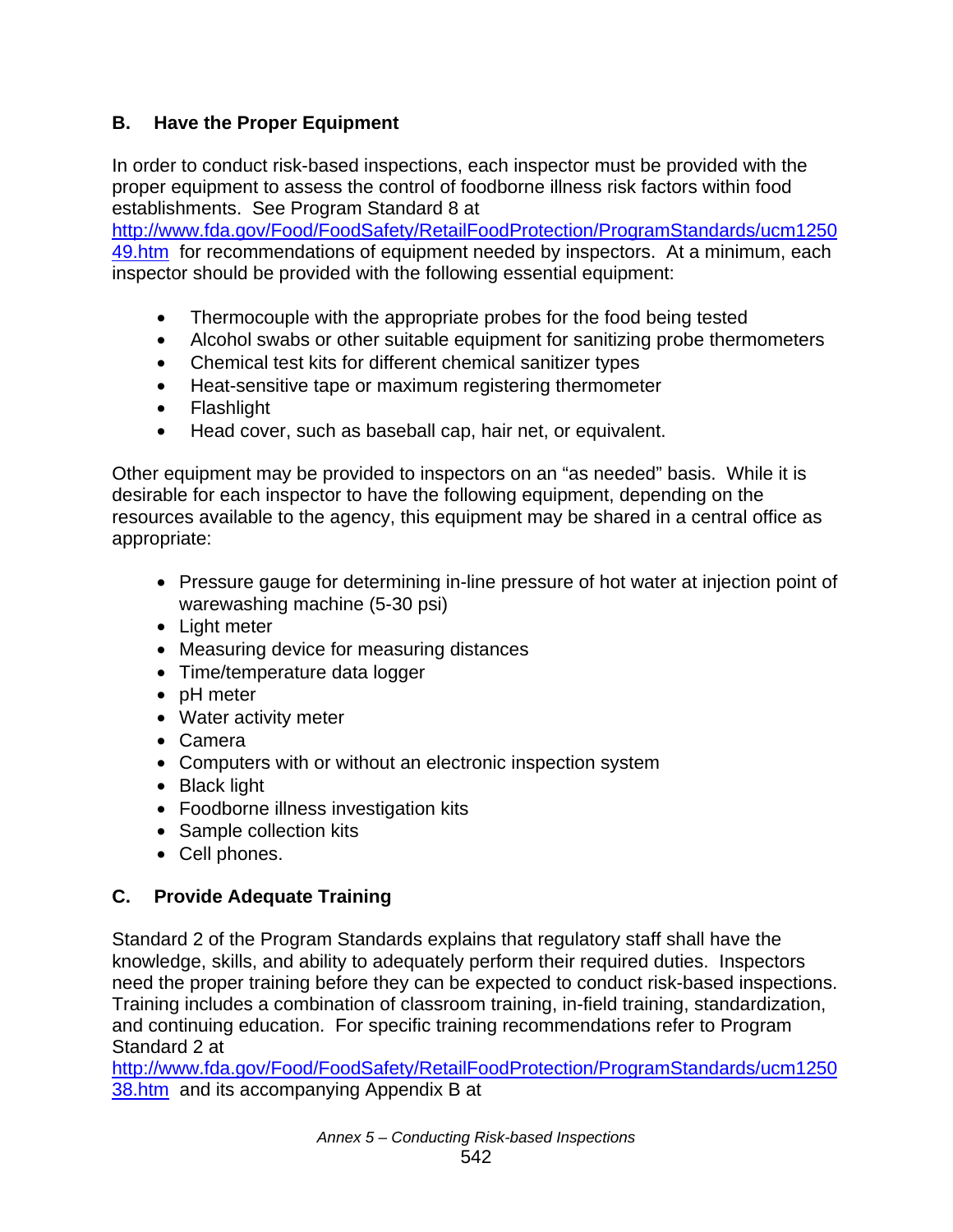http://www.fda.gov/Food/FoodSafety/RetailFoodProtection/ProgramStandards/ucm1252 36.htm

# **(1) Classroom Training**

The first phase of staff training should provide an orientation to the program with a review of program history, structure, and relationships to other food-related programs. Specific emphasis should be on the program's goals and objectives. The basic training curriculum should include the following components:

- Prevailing statutes, regulations, or ordinances
- Public health principles
- Communication skills
- Epidemiology
- Microbiology
- HACCP.

#### FDA's ORA-U

(http://www.fda.gov/Training/ForStateLocalTribalRegulators/ucm121831.htm) provides basic curriculum components free of charge to regulators via the internet. This allows state, local, and tribal health departments to conserve their time and funding resources instead of developing their own training courses. It also allows inspectors to access training as needed. Distance learning allows government agencies and industries to cost-effectively disseminate the most current technical and regulatory information on an as-needed basis.

#### **(2) Field Training and Experience**

The second phase of training should move the new inspector into the field with a training officer. On-site training should focus on specific inspection tasks such as interviewing, making observations, measuring conditions such as temperatures and sanitizer strength, assessing the control operators have over the foodborne illness risk factors, ensuring implementation of Food Code interventions, and completing the inspection form. If an electronic database is used by the agency, training in its use should be included in this phase.

The evaluation of food safety management systems based on HACCP principles should be part of the field training experience. The trainee and the trainer should review establishment menus, operations, recipes, and standard operating procedures. Inspectors should be able to demonstrate proficiency in gathering information about the food preparation processes, including accurate charting of the food flows and determination of the Critical Control Points (CCPs) and critical limits in an operation. This part of the training should also include a familiarization with the compliance and enforcement protocol in place in the jurisdiction including recommendation of voluntary strategies to prevent risk factor occurrence.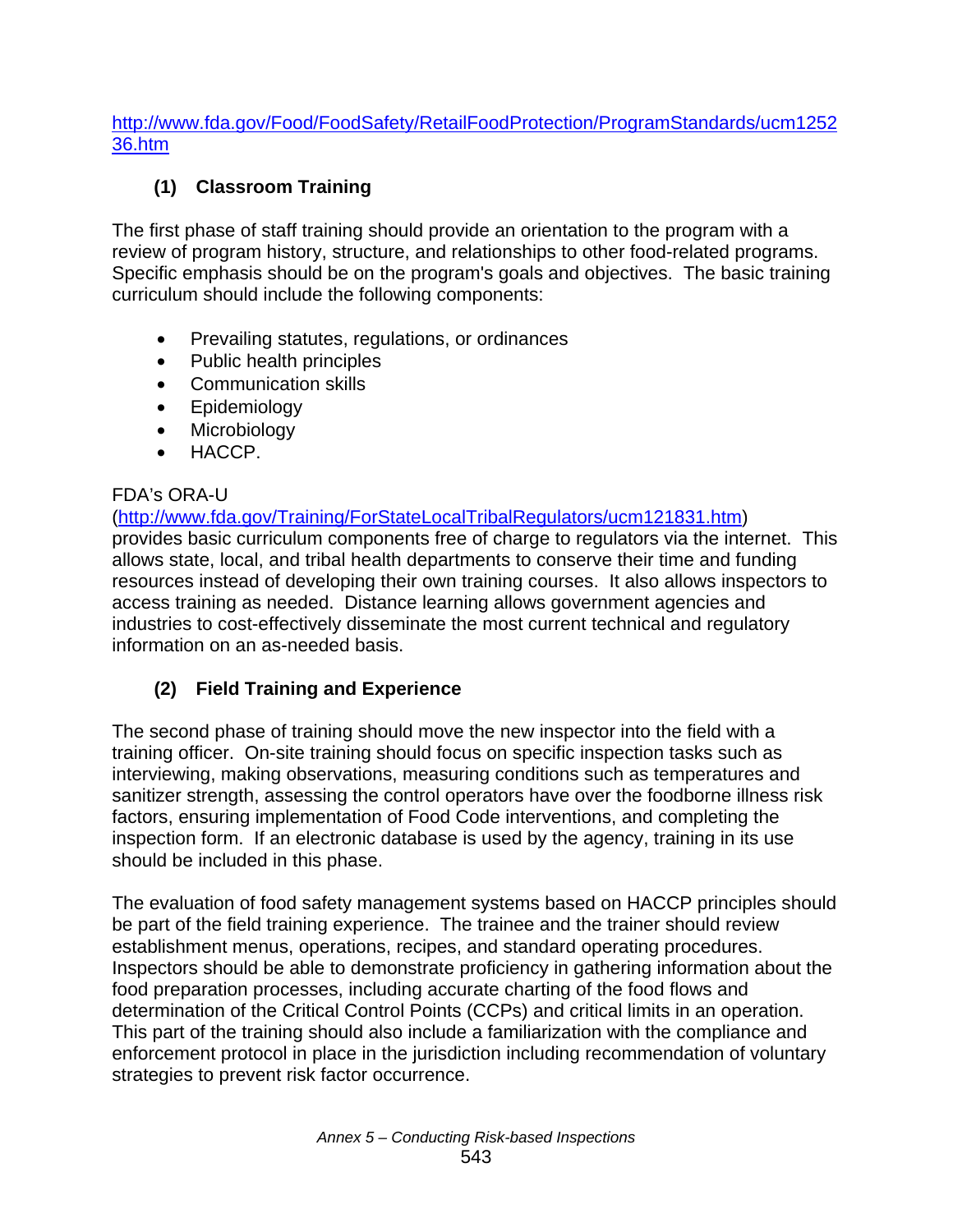# **(3) Standardization**

The third part of staff training should include standardization. This process improves uniformity in the application and interpretation of applicable regulations, inspection methodology, and report writing. The Program Standards recommend that staff conducting inspections undergo a standardization process similar to the one described in the *FDA Procedures for Standardization and Certification of Retail Food Inspection/ Training Officers*

(http://www.fda.gov/Food/FoodSafety/RetailFoodProtection/InspectionsQualityAssuranc e/Standardization/default.htm). Standardization should be completed after the trainee completes classroom and field training.

# **(4) Continuing Education**

The training process for inspection staff should be continuous. The final phase of training should include a mechanism to ensure that learning is ongoing and staff is kept abreast of food safety issues and the latest science.

# **D. Ensure Adequate Program Resources**

As indicated in Standard 8 of the Program Standards, regulatory agencies should have adequate funding, staff, and equipment necessary to support a risk-based retail food safety program designed to reduce the occurrence of foodborne illness risk factors. Program management should do everything they can to secure funding and resources to support regulatory food programs.

Standard 8 of the Program Standards also states that the program budget should provide the necessary resources to develop and maintain a retail food safety program that has a staffing level of one full-time equivalent (FTE) devoted to food for every 280 - 320 inspections performed. Inspections, for purposes of this calculation, include routine inspections, re-inspections, complaint investigations, outbreak investigations, compliance follow-up inspections, risk assessment reviews, process reviews, variance process reviews, and other direct establishment contact time such as on-site training.

# **4. RISK-BASED INSPECTION METHODOLOGY**

# **A. Focus the Inspection**

Conducting a risk-based inspection requires inspectors to focus their efforts on evaluating the degree of active managerial control that operators have over foodborne illness risk factors. In addition, it is essential that the implementation of Food Code interventions also be verified during each inspection. Inspectors need to spend the majority of their time observing the behaviors, practices, and procedures that are likely to lead to out-of-control foodborne illness risk factors and asking management and food employees questions to supplement actual observations.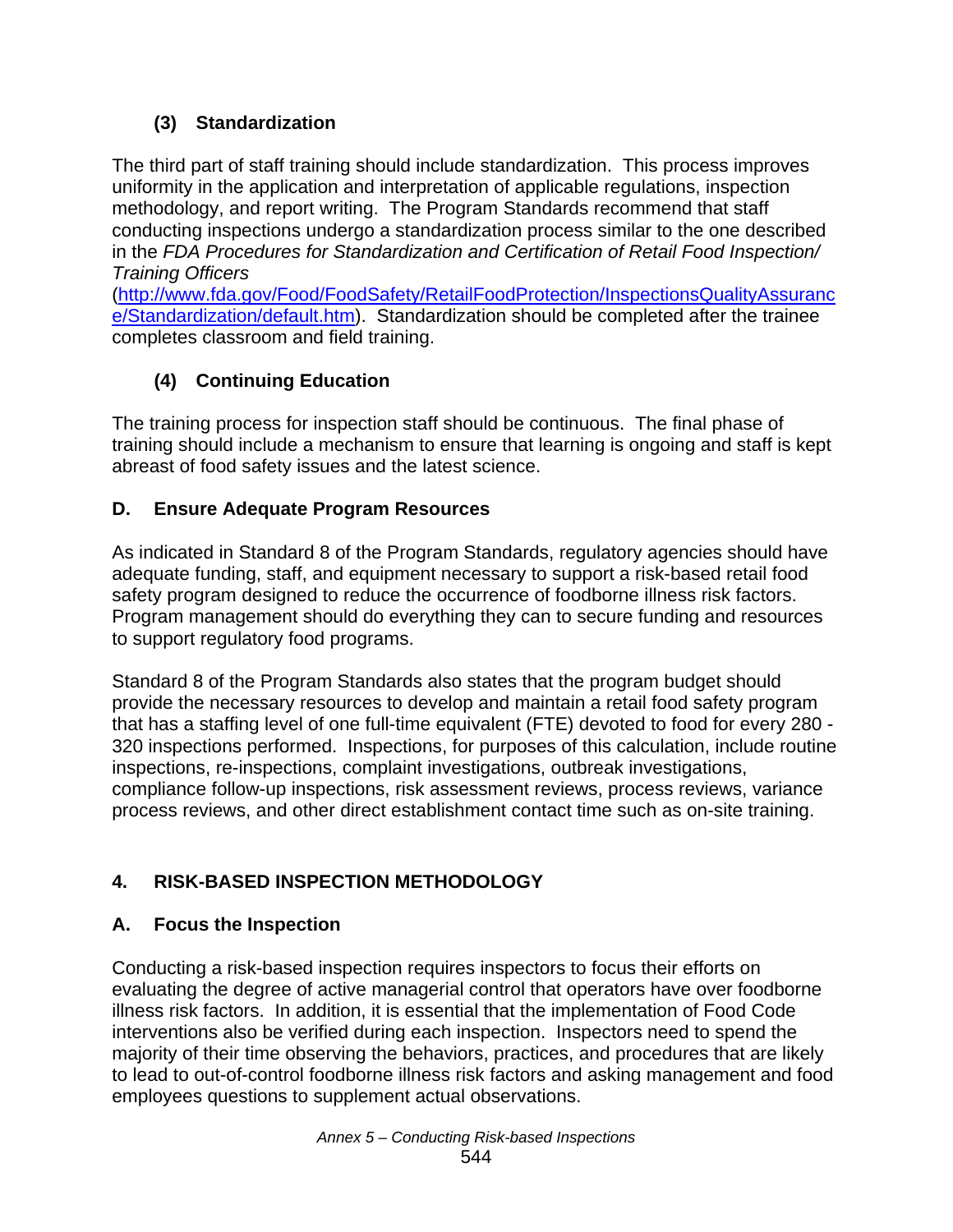Retail and food service operators implement "control measures" to ensure food safety. Control measures are actions or activities that are used to prevent, eliminate, or reduce food safety hazards. Inspectors need to determine the control measures that should be implemented to prevent the occurrence of foodborne illness risk factors in each food preparation process. In order to determine the foodborne illness risk factors common to each operation, it is important for inspectors to understand that the food preparation processes and all the associated control measures initiated by a retail or food service operator represent a food safety management system. It will be necessary for inspectors to ask questions in order to gain information about the system already in place. Once the degree of active managerial control is determined, inspectors will be able to assist operators with strengthening their existing food safety management systems.

# **B. Lead by Example**

Nonverbal communication is just as important as verbal communication in relaying important food safety principles to retail and food service operators. By setting the example during inspections, inspectors not only demonstrate competency, but they also relay important food safety information to the person in charge and food employees. The following are ways that inspectors set the example during inspections:

- Washing their hands when entering the food preparation area at the beginning of the inspection and after engaging in any activities that might contaminate their hands
- Not working when they are suffering from symptoms such as diarrhea, fever, vomiting, or jaundice or if they are diagnosed with a disease transmittable by food
- Being careful not to touch ready-to-eat (RTE) food with their bare hands
- Washing and sanitizing their thermocouple probe at the start of the inspection and between foods
- Using a proper hair restraint and practicing good personal hygiene
- Being careful not to contaminate clean and sanitized food contact-surfaces with unclean hands or their inspection equipment.

# **C. Conduct Inspections at Variable Times**

Inspectors should enter the food establishment during hours of operation or at other reasonable times. Inspectors should show identification and provide the permit holder or person in charge with a verbal or written notice of the purpose of the inspection. Procedures outlined in the Food Code and in the jurisdiction's procedures should be followed if access to conduct an inspection is denied. Refusal should be documented on the inspection report and an administrative or judicial inspection order obtained.

In planning for inspections, inspectors should consider the importance of timing. Several operational steps at retail such as receiving, preparation, and cooling can be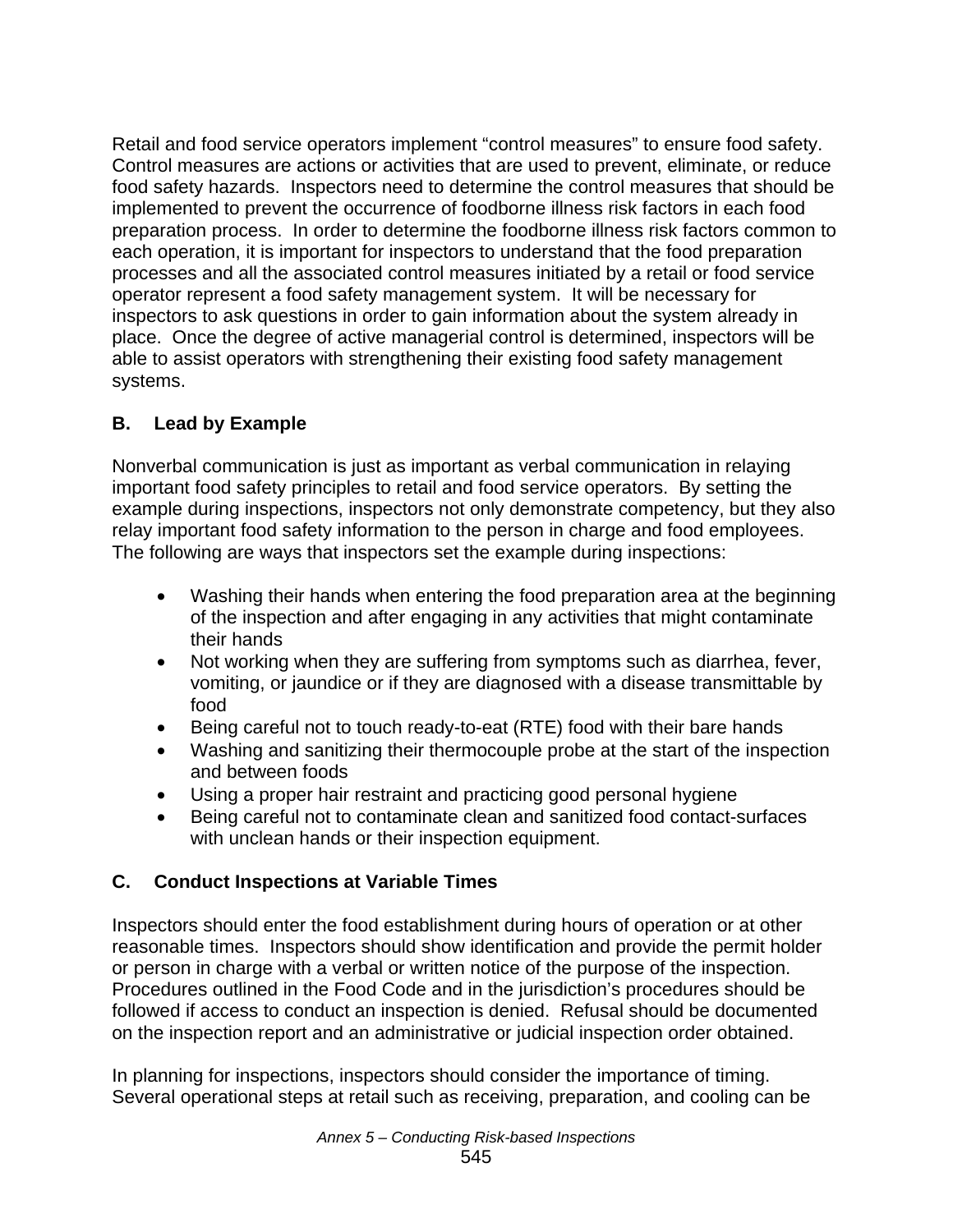evaluated only during limited time periods. In order to properly evaluate critical processes that occur outside of the normal 8 a.m. to 5 p.m. working hours, an inspector should be allowed the flexibility to conduct inspections early in the morning, late in the evening, and even on weekends.

# **D. Establish Inspection Priorities and Use Inspection Time Wisely**

With the limited time allotted for inspections, inspectors must develop clear priorities to make the most efficient use of their time in each food establishment. Although basic sanitation issues generally do not change during the course of an inspection, critical behaviors, practices, and procedures leading to foodborne illness risk factors may be only observable during limited time periods of the preparation or cooling process. For this reason, assessment of the active managerial control of foodborne illness risk factors should generally be performed before reviewing basic sanitation issues.

To effectively set priorities, the following four activities should be completed early in the inspection:

- (1) Establish an open dialogue with the person in charge
- (2) Review previous inspection records
- (3) Conduct a menu or food list review
- (4) Conduct a quick walk-though.

# **(1) Establish an Open Dialogue with the Person in Charge**

The tone of the inspection is often set during the first few minutes of the inspection. A professional but personable approach is the balance which should be maintained. Genuine interest in the food establishment and the staff translates into good relations which may be helpful in conveying the goal of promoting public health. Having an open dialogue with the person in charge during all phases of the inspection gives inspectors an opportunity to learn important information about the existing food safety management system.

It is important to know both the strengths and weaknesses of the existing food safety management system early in the inspection in order to focus the inspection on weak areas. Questions about practices and procedures related to foodborne illness risk factors and Food Code interventions such as the establishment's employee health policy and consumer advisory notice should be asked during all phases of the inspection. It is important to ask enough questions to fully understand the system being utilized in the food establishment. This is especially true when evaluating whether the employees are adhering to the established no bare hand contact and handwashing policies. Asking the person in charge questions about important activities such as receiving, cooling, and preparation is also important in relaying the importance of out-ofcontrol foodborne illness risk factors.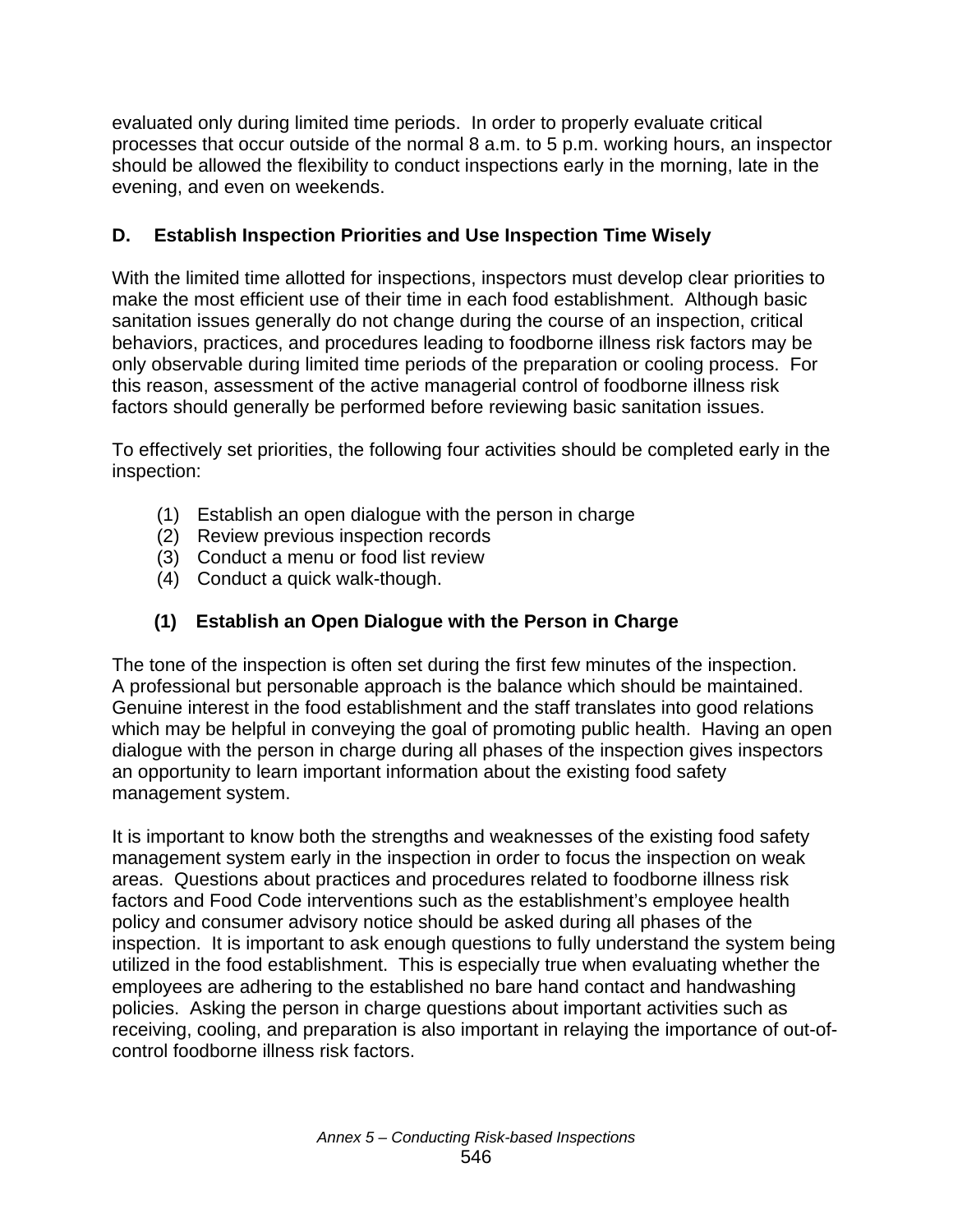The person in charge should be encouraged to accompany inspectors during the inspection. This may ultimately save time since violations can be pointed out and corrected as they are observed. In addition, the importance of violations related to foodborne illness risk factors and Food Code interventions is more apparent if they are pointed out during the inspection rather than waiting until the end. Violations should be marked on the inspection form even if immediate corrective actions are taken. Corrective actions taken should also be recorded on the inspection form. Inspectors can also use this time to share knowledge about critical processes. By communicating the public health rationale behind the regulations, inspectors will leave the person in charge with a clear understanding for why active managerial control of foodborne illness risk factors must be a top priority in the day-to-day operation of the business.

Early in the inspection, inspectors should inquire about activities that are presently occurring. Processes that occur over time like cooling and reheating also need to be assessed over time; thus, inspectors should ask in the beginning of the inspection if any foods are currently being cooled or reheated.

It is important for inspectors to allow the operator a chance to discuss issues related to food safety. One-way communication in which inspectors do all the talking is not conducive to a risk-based philosophy. An effective risk-based inspection is dependent on inspectors' ability to maintain two-way communication in order to properly assess behaviors, processes, and procedures that occur in the food establishment.

# **(2) Review Previous Inspection Reports**

In order to detect trends of out-of-control foodborne illness risk factors, it is important for inspectors to review past inspection reports before conducting an inspection. This can be done in the office or on-site in the food establishment. This activity is especially important in jurisdictions where inspectors rotate from one inspection to the next. If the same foodborne illness risk factor is out-of-control during more than one inspection, it is strongly recommended that the operator develop an intervention strategy to prevent its recurrence. Intervention strategies are discussed later in this Annex.

Knowledge of what has been corrected from the last inspection also gives inspectors an opportunity to provide positive feedback to the operator and allows inspectors to track corrected violations in accordance with their jurisdiction's policies and procedures.

# **(3) Conduct a Menu/Food List Review**

Menus, including all written and verbal lists of foods prepared and offered in a food establishment, can be reviewed in a fairly simple manner. The review can either be done simultaneously with a quick walk-through of the operation or at the beginning of the inspection as a discussion with management. The menu/food list also does not need to be reviewed during every inspection. If a review was done during a recent inspection, inspectors should inquire about new items, seasonal items, substitutions, or changes in preparation since the last menu review was conducted.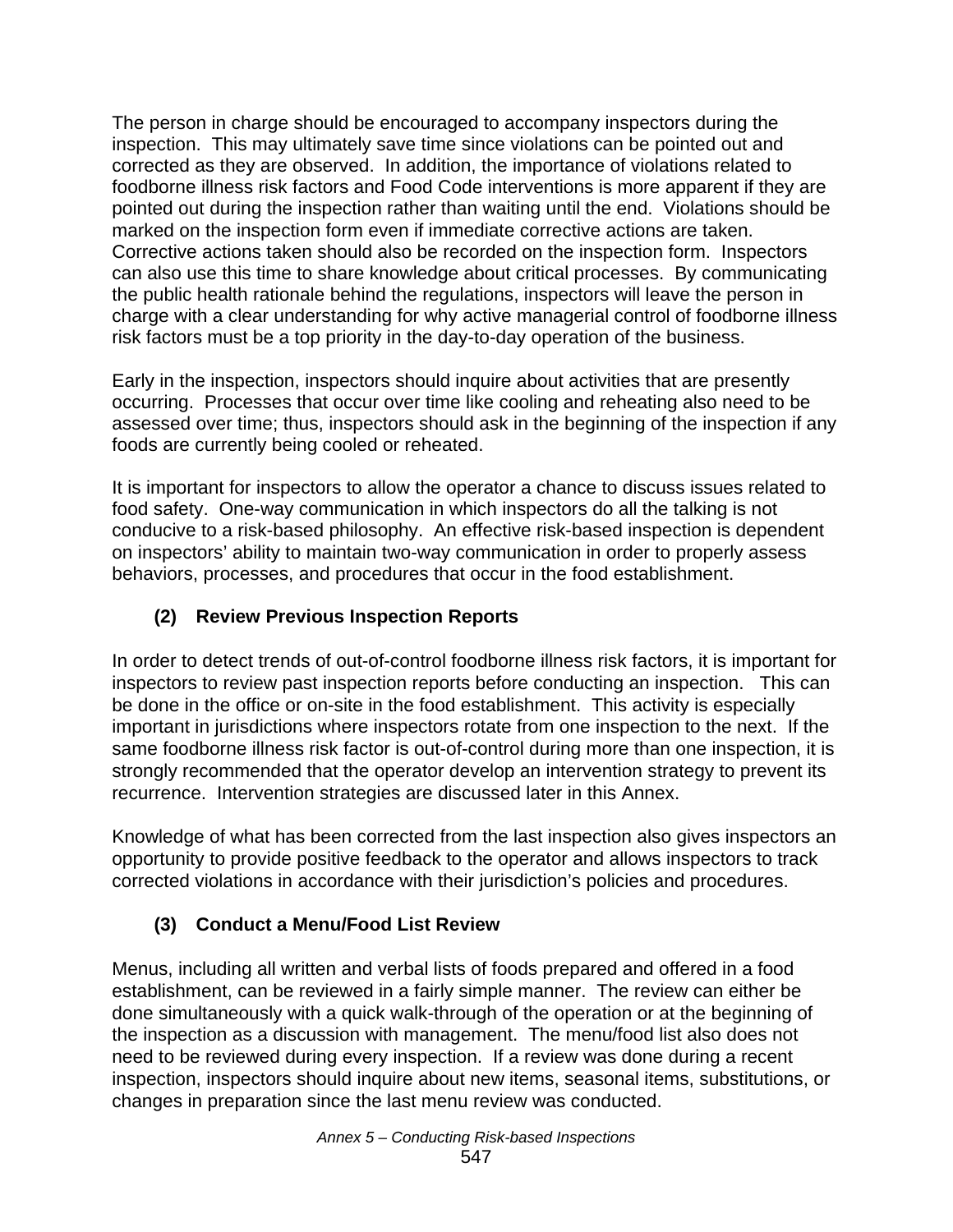A review of the menu/food list allows inspectors to begin to group food items into one of three broad process categories (discussed in Annex 4 of the Food Code and later in this Annex). Mentally grouping products by process assists inspectors in focusing the inspection on the control measures critical to each process. Conducting a review of the menu/food list also allows inspectors to establish inspection priorities by identifying:

- High-risk foods or high-risk food preparation processes
- Operational steps requiring further inquiry such as receiving, preparation, cooking, and cooling.

By identifying high-risk foods or high-risk food preparation processes, inspectors can focus the inspection on those foods or processes that are more likely to cause foodborne illness if uncontrolled. The menu/food list review might be the only time inspectors are made aware of specialized processes such as formulating a food so that it is not potentially hazardous (time/temperature control for safety) food or high-risk seasonal menu items such as "raw oysters on the half shell." Foods such as shellstock and certain fish for raw consumption require documentation that should be reviewed during the inspection. If Caesar salad or hollandaise sauce is served, further inquiry is needed regarding the preparation of these items since they are sometimes prepared with raw or undercooked eggs.

Several operational steps like receiving, preparation, cooking, and cooling may not be inspected as vigorously in retail and food service inspections due, in part, to the hours of the day in which these steps occur. If a food establishment is inspected in the afternoon hours, for example, receiving and food preparation might have already occurred. In order to evaluate the establishment's active managerial control of foodborne illness risk factors, it is imperative that inspectors ask enough questions to obtain information about the operational steps that they cannot directly observe during the current inspection.

# **(4) Conduct a Quick Walk-through**

As inspectors discuss the menu or food list and establishes open communication with the person in charge, it is suggested that they conduct a quick walk-through of the food establishment to observe what is going on at that time. Conducting a quick walkthrough is especially important to observe several activities that might otherwise go unnoticed or unobserved until later in the inspection, including:

- Receiving
- Food preparation and handling
- Cooking
- Cooling
- Reheating.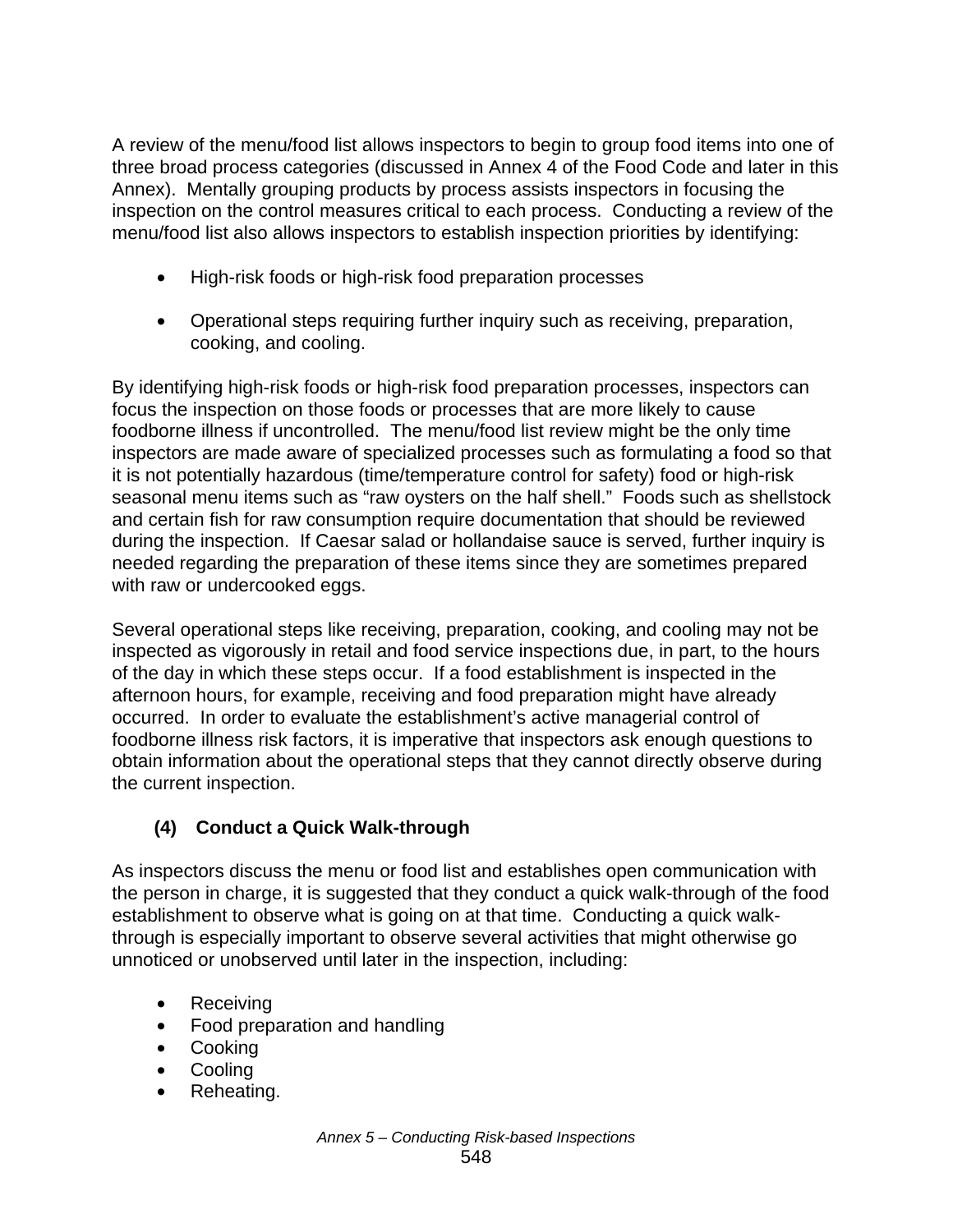Speaking directly to the food service employees preparing the food is also an excellent way to assess the effectiveness of the establishment's food safety training and standard operating procedures for critical processes such as cooling. Noting that receiving or food preparation is occurring at the beginning of the inspection allows inspectors an opportunity to take advantage of viewing "real-life" production processes and will help inspectors to obtain a clear picture of the establishment's true practices. Receiving and food preparation only occur during limited times, so inspectors may want to stop and observe these operational steps while they are happening.

Early in the inspection, temperatures of potentially hazardous foods (time/temperature control for safety (TCS) foods) should be taken. For example, if inspecting in the morning, inspectors should check the temperatures of last night's stored leftovers. If inspecting in the afternoon, inspectors should check the temperatures of foods prepared that morning that are now cooling. Also, inspectors should ask whether any foods are currently being cooked or reheated.

#### **E. Determine Process Flows**

Many retail and food service establishments have implemented effective food safety management systems by establishing controls for the food preparation methods and processes common to their operation. Control of food preparation processes rather than individual food items is often called the "process approach" to HACCP. The process approach using the principles of HACCP can best be described as dividing the many food items in an operation into food preparation processes then analyzing the foodborne illness risk factors associated with each process. By placing managerial controls on specific operational steps in the flow of food, foodborne illness can be prevented.

As presented in Annex 4 of the Food Code, most food items produced in a retail or food service establishment can be categorized into one of three preparation processes based on the number of times the food passes through the temperature danger zone between  $41^{\circ}$  F and  $135^{\circ}$  F. In conducting risk-based inspections, it is necessary for an inspector to be knowledgeable regarding how food is prepared in the operation. Knowing how products are prepared in an establishment allows inspectors to focus their inspections on the critical procedures and steps in the preparation of those products.

#### **F. Determine Foodborne Illness Risk Factors In Process Flows**

Annex 4 of the Food Code details the essential control measures specific to each food preparation process, in addition to essential facility-wide control measures. Inspectors should generally focus their inspections on verifying that operators have implemented control measures to control for foodborne illness risk factors common to the processes conducted in each operation. There may be other foodborne illness risk factors unique to specific operations; thus, inspectors should independently evaluate each operation and food preparation process conducted.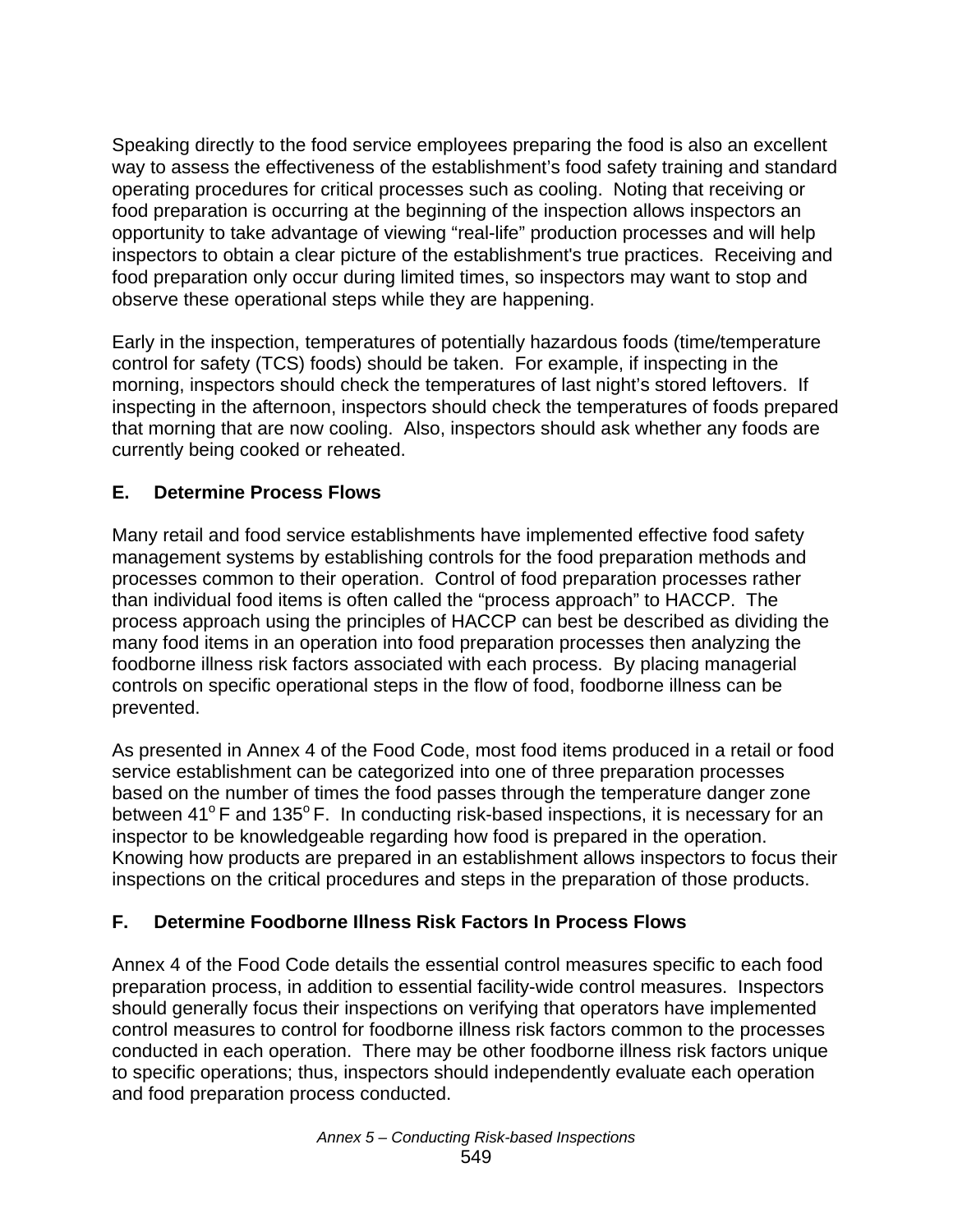#### **G. Assess Active Managerial Control of Foodborne Illness Risk Factors and Implementation of Food Code Interventions**

Although some food establishments have formal HACCP plans, many do not. Even without a HACCP system, every food establishment needs to have active managerial control of foodborne illness risk factors. This may be achieved through several means, such as training programs, manager oversight, or standard operating procedures. For example, some food establishments incorporate control measures into individual recipes, production schedules, or employee job descriptions to achieve active managerial control.

While a person in charge may require the maintenance of in-house written records by employees to ensure that monitoring is being performed using the correct method and at the proper frequency, foodborne illness risk factors may be managed without the use of formal record keeping. Monitoring, whether through direct observations or by taking appropriate measurements, is by far the most important step in ensuring food safety. If an operator is effectively monitoring all critical activities in the food establishment and taking corrective actions when needed, safe food will result. With a few exceptions, maintaining formal records at retail is not required; therefore, records may not be in place for use during the inspection. As a result, it will be necessary to use direct observations and interviewing to determine whether a food establishment is adequately monitoring foodborne illness risk factors in their existing food safety management system.

This section provides a comprehensive discussion of how to assess the active managerial control of each of the foodborne illness risk factors and the implementation of each of the Food Code interventions. Assessment of active managerial control involves more than determining compliance with Food Code provisions. In assessing whether the operator has active managerial control, inspectors should observe whether the operator has established the appropriate control measures and critical limits and whether appropriate monitoring and corrective action procedures are in place and followed. In addition, inspectors should assess whether managers and employees are knowledgeable of food safety principles and critical practices and procedures necessary to prevent foodborne illness. If during the inspection inspectors observes that control measures are not being implemented appropriately to control risk factor occurrence, immediate corrective action must be taken.

# **(1) Demonstration of Knowledge**

It is the responsibility of the person in charge to ensure compliance with the Code. Knowledge and application of Food Code provisions are vital to preventing foodborne illness and injury. Data collected by FDA suggest that having a certified food manager on-site has a positive effect on the occurrence of certain foodborne illness risk factors in the industry.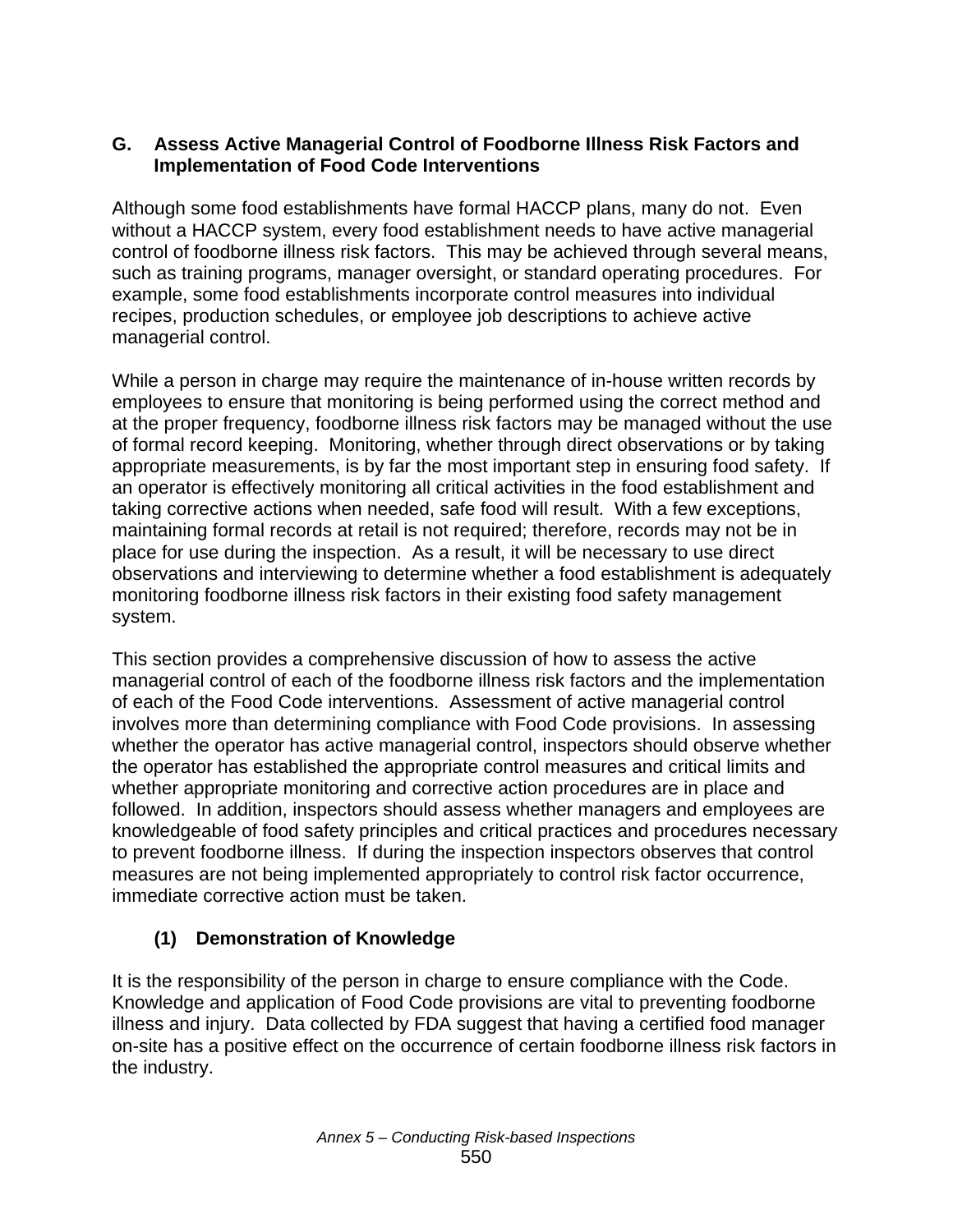In order to assess whether the person in charge demonstrates knowledge, inspectors should verify that the person in charge has one or more of the following:

- A valid food protection manager certificate
- No priority item violations during the current inspection
- Correct responses to food safety related questions as presented in ¶ 2-102.11(C) of the Food Code.

# **(2) Assessing Safe Sources and Receiving Temperatures**

The time and day of the inspection is important when assessing whether foods are received from safe sources and in sound condition. Foods may be received in the food establishment on set days. Inspectors should ask questions to ascertain the day or days that deliveries are received and also the receiving procedures in place by the food establishment. Inspections can be scheduled at times when it is known that products will be received by the food establishment. If food is being delivered during the inspection, inspectors should:

- Verify internal product temperatures
- Examine package integrity upon delivery
- Look for signs of temperature abuse (e.g., large ice crystals in the packages of frozen products)
- Examine delivery truck and products for potential for cross-contamination
- Observe the food establishment's behaviors and practices as they relate to the establishment's control of contamination and holding and cooling temperatures of received products
- Review receiving logs and other documents, product labels, and food products to ensure that foods are received from regulated food processing plants (no foods prepared at home) and at the proper temperature.

When evaluating approved sources for shellfish, such as clams, oysters, and mussels, inspectors should ask whether shellfish are served at any time during the year. If so, inspectors should review the tags or labels to verify that the supplier of the shellfish is certified and on the most current Interstate Certified Shellfish Shippers List found at (http://www.fda.gov/Food/FoodSafety/Product-

SpecificInformation/Seafood/FederalStatePrograms/InterstateShellfishShippersList/defa ult.htm). Inspectors should note whether all required information is provided on the tags or label (harvester's certification number, harvest waters and date, type and quantity of shellfish and similar information for each dealer that handles the shellfish after the harvester). Shellstock tags should also be retained for 90 days in chronological order.

With regard to fish, inspectors should verify that fish are commercially caught and harvested and received from reputable vendors. If fish are being delivered during the inspection or if they were received just before inspectors' arrival, temperatures should be taken, especially if there are finfish such as tuna, mahi-mahi, bluefish, mackerel, and snapper. These fish are subject to scombrotoxin formation if time/temperature abused.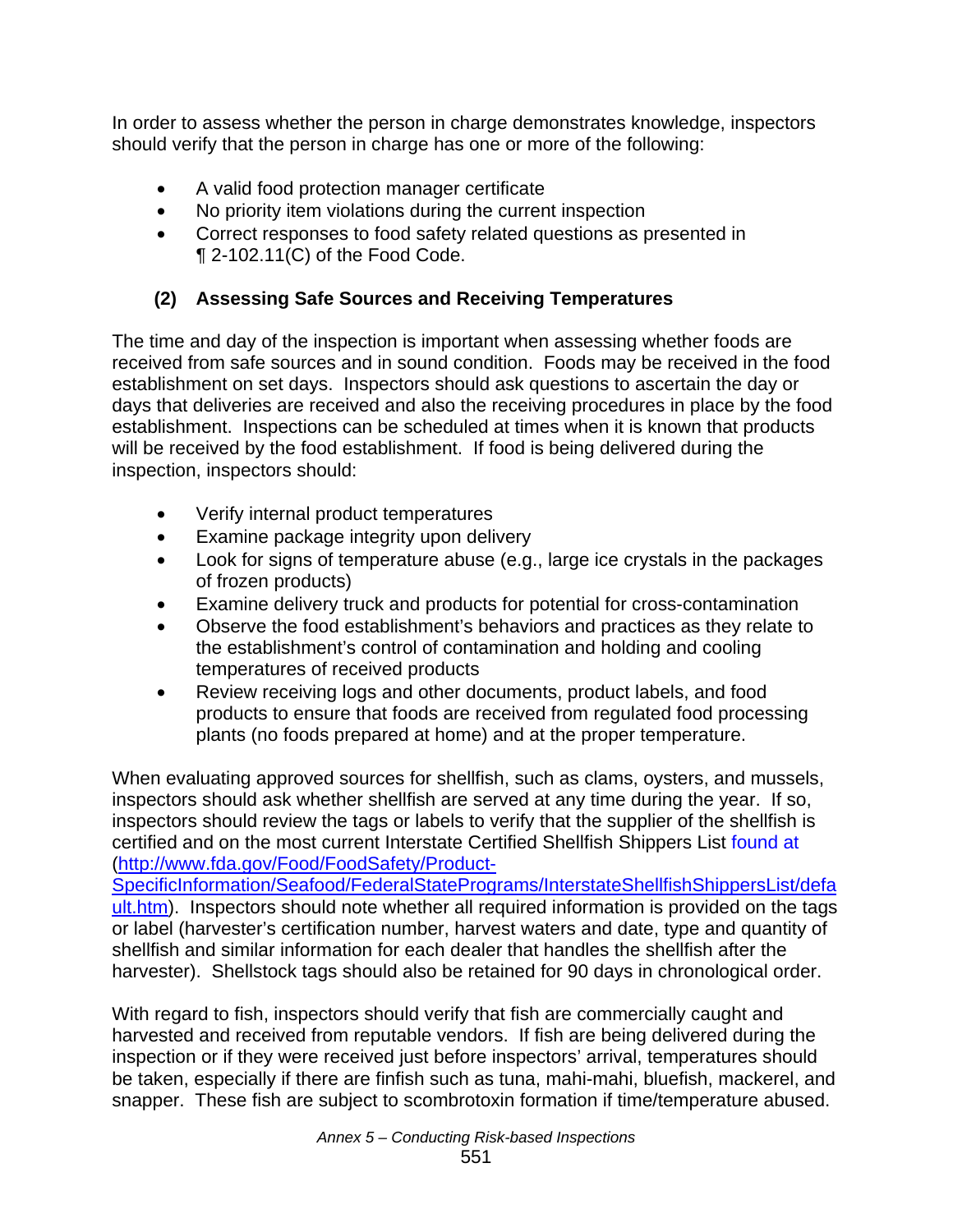Inspectors should verify freshness by conducting an organoleptic inspection of the gills, eyes, and bodies of the fish.

Inspector should verify that fish, except for certain species of tuna, intended for raw or undercooked consumption have been frozen for the required time and temperature parameters to destroy parasites by either reviewing freezing records or verifying that a letter of guarantee from the purveyor is kept on file. If freezing is conducted on-site, inspectors should verify that the freezing records are maintained for at least 90 days beyond the date of sale or service.

With regard to the service of game or wild mushrooms, inspectors should ask if these products are served at any time during the year. If so, inspectors should verify that they are from an approved source by reviewing invoices.

With regard to juice and milk products, inspectors should verify that fluid milk and milk products are pasteurized and received at the proper temperature. For packaged juice, inspectors should verify that the juice was pasteurized or otherwise treated to achieve a 5-log reduction of the most resistant microorganism.

During the inspection, inspectors should inquire as to the source of foods that have been removed from their original containers. If at any time during the inspection there is any doubt as to the source of certain products, inspectors should ask for invoices or receipts to demonstrate their source. Certain products, such as flat breads, waffles, pies, and cakes may require special cooking equipment to prepare. If suitable equipment is not on-site to prepare such products and the products are not stored in original containers, then inspectors should inquire as to the source of these products.

Food from unapproved, unsafe, or otherwise unverifiable sources should be discarded or put on hold or under embargo until appropriate documentation is provided. In addition, inspectors should ensure that management and employees are aware of the risk of serving or selling food from unapproved sources. Fish that are intended to be consumed raw or undercooked and for which no freezing certification or equipment is found on-site, can be used in menu items that will be fully cooked. If cooking is not an option due to the menu items served, the fish should be discarded.

#### **(3) Assessing Contaminated Equipment and Potential for Cross- Contamination**

This risk factor involves the proper storage and use of food products and equipment to prevent cross-contamination. The cleaning, sanitization, and storage of food-contact surfaces of equipment and utensils in a manner to prevent transmission of foodborne pathogens or contamination is also included in this risk factor.

As inspectors walk through the food establishment, they should examine food storage areas for proper storage, separation, segregation, and protection from contamination. Inspectors should look to see that raw animal foods and ready-to-eat foods are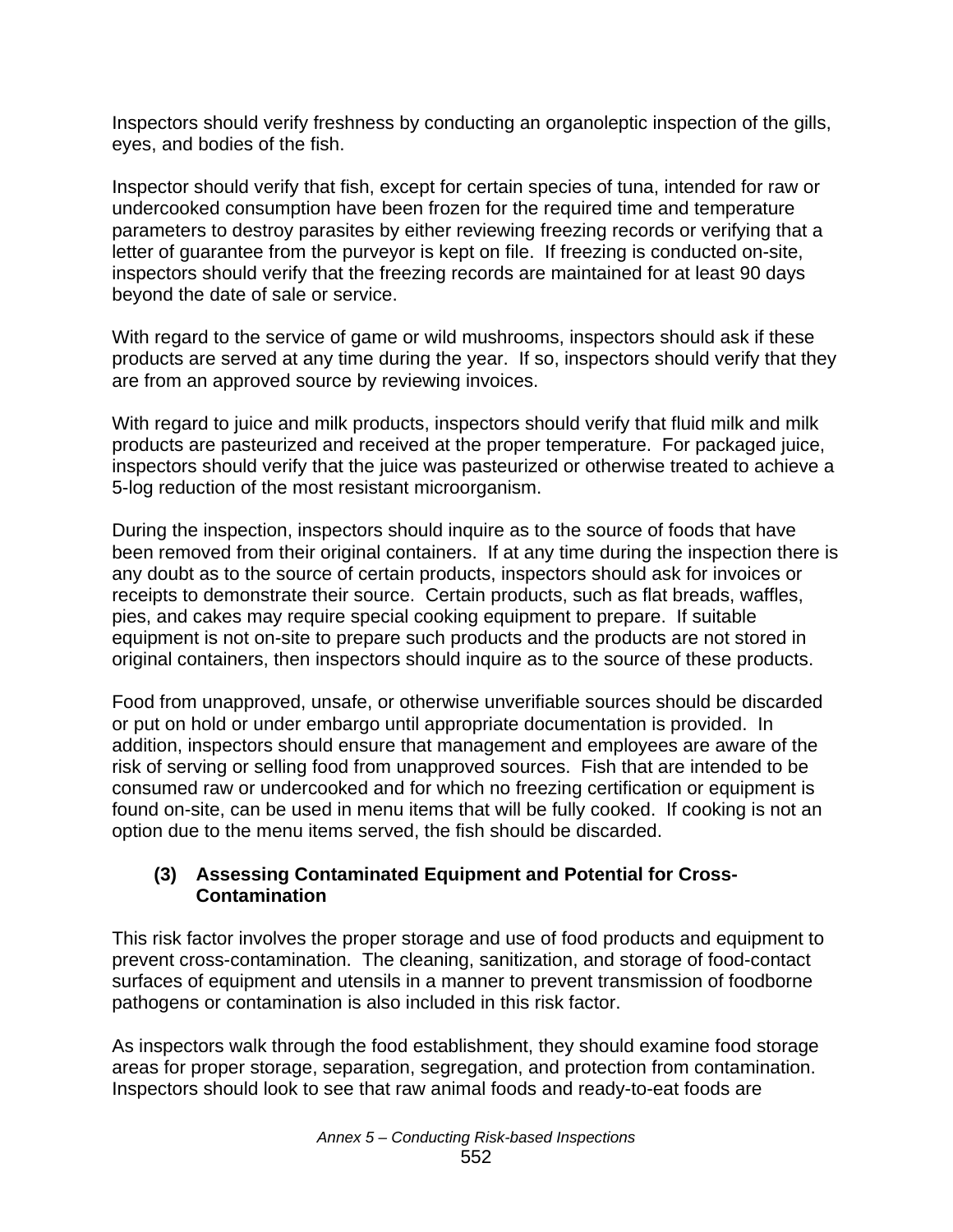separated during receiving, storage, and preparation. For example, cooked shrimp should not be returned to the same container that previously held uncooked product. Cutting boards should be washed, rinsed, and sanitized between trimming uncooked chicken and cooked steak.

In addition, raw animal foods should be separated by cooking temperatures such that foods requiring a higher cooking temperature, like chicken, should be stored below or away from foods requiring a lower temperature, like pork and beef. If potentially hazardous foods (TCS foods) are not being cooled, they should be covered or packaged while in cold storage.

Following the flow of food as it is prepared in the food establishment may alert inspectors to opportunities for cross-contamination. When contamination has occurred between raw and ready-to-eat food, inspectors should assess whether the food can be reconditioned. In some cases, depending on the affected food, it may be possible to reheat the food to eliminate any hazards. If the food cannot be reconditioned, then the food should be discarded.

Inspectors should verify that exposed food such as chips, bread, and dipping sauces are not re-served to the consumer. Consumer self-service operations are addressed in the Code with regard to the types of food offered for consumer self-service, the protection of food on display, and the required monitoring by employees of such operations.

A visual check of the food-contact surfaces of equipment and utensils should be made to verify that the utensils are maintained clean and sanitized using the approved manner and frequency. Utensils that are observed to have debris, grease, or other visible contamination should be rewashed and resanitized.

Observations should be made to determine whether practices are in place to eliminate the potential for contamination of utensils, equipment, and single-service items by environmental contaminants, employees, and consumers. When clean equipment and utensils are stored where they are subject to environmental contamination such as near handwashing sinks or prep sinks, inspectors should have the operator rearrange the equipment in a manner to prevent cross-contamination. Depending on the circumstances, the operator may need to rewash and resanitize the equipment.

Inspectors should observe handwashing operations. If handwashing sinks and fixtures are located where splash may contaminate food contact surfaces or food, then splash guards should be installed or food-contact surfaces should be relocated to prevent cross-contamination.

Inspectors should pay particular attention to prep sinks, especially those that are currently in use at the time of the inspection. Built-up grime is a visible sign that the sink is not being washed, rinsed, and sanitized appropriately before use. If there are designated vegetable or meat sinks, inspectors should verify that the placement of sinks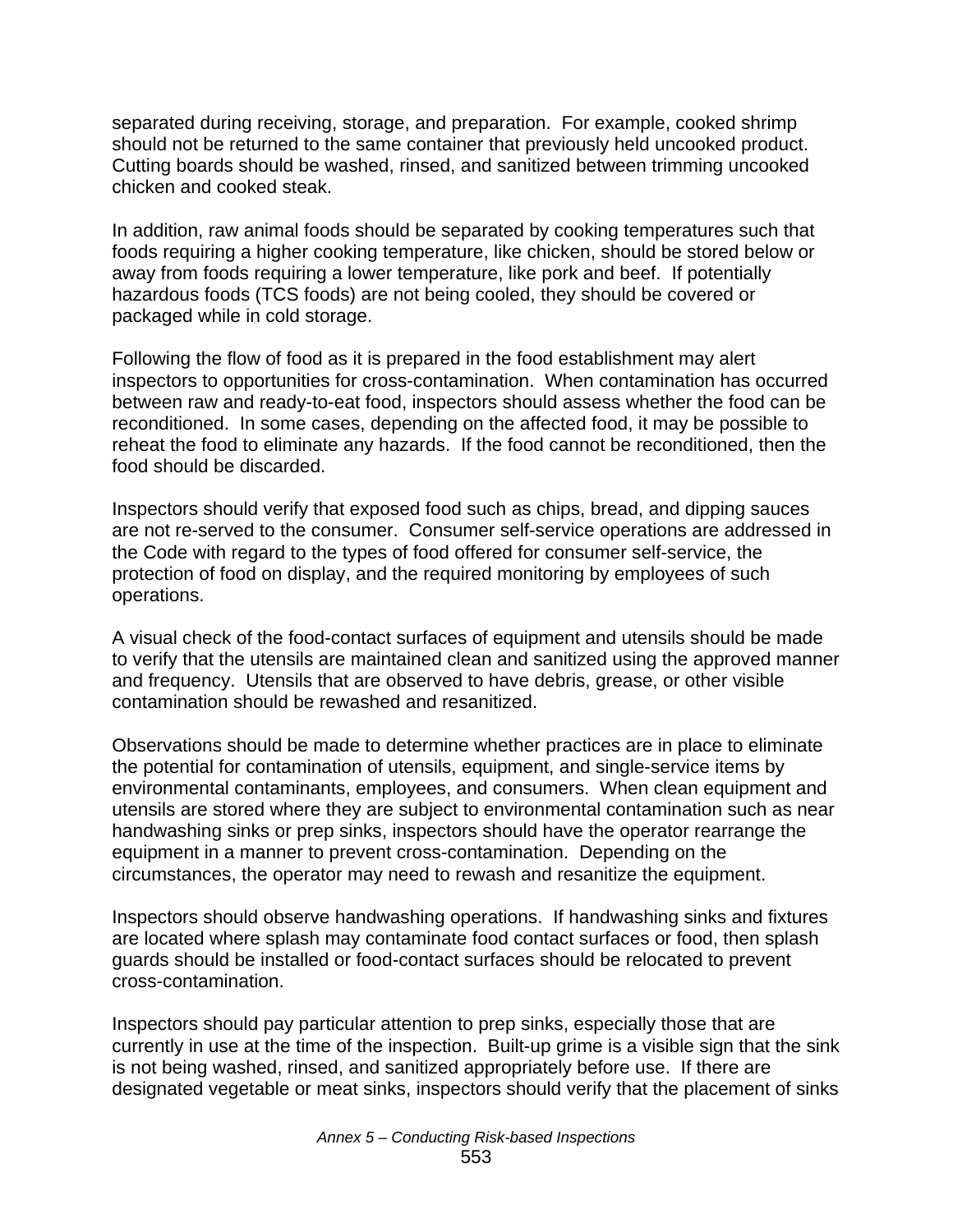and food preparation areas do not facilitate opportunities for cross-contamination from one to the other.

With regard to the cleaning and sanitization of food-contact surfaces, inspectors should verify the compliance of any warewashing operations by ensuring that cleaning and sanitizing procedures for all food-contact surfaces conform to the requirements in the Food Code. Questions should be asked to assess how utensils and cookware are washed, rinsed, and sanitized in the food establishment. When assessing the warewashing procedure and equipment, inspectors should pay particular attention to cooking and baking equipment that is too large to fit in the dishmachine or sinks. It is a good idea to have the person responsible for dishwashing demonstrate the procedure that is followed in the food establishment by setting up the sinks and watching the dishwashing procedure.

# **(4) Assessing Cooking Temperatures**

Food cooking temperatures and times should be verified by inspectors during each inspection. Every effort should be made to assess the cooking temperatures of a variety of products served in the food establishment.

To assess cooking, inspections must occur at times when food is being cooked. It is also important to conduct inspections during busy times, such as lunch and dinner, as there may be a tendency for the operator to rush the cooking of foods during these times.

Critical limits for cooking potentially hazardous foods (TCS foods) in the Food Code include specifications that all parts of the food be heated to a certain temperature. For large roasts, temperature measurement should take into account post-cooking heat rise which allows the temperature to reach equilibrium throughout the food. The critical limit of time at the terminal temperature must also be measured during inspections. For example, a roast beef cooked at 54°C (130°F) is required to be held at this temperature for 112 minutes to ensure destruction of pathogens. Cooking times and temperatures should be noted on the inspection report.

The correct temperature measuring device and technique are essential in accurately determining the temperatures of potentially hazardous foods (TCS foods). The geometric center or thickest part of a product are the points of measurement of product temperature particularly when measuring critical limits for cooking.

Inspectors should take internal temperatures of products using a thermocouple or thermistor with a probe suitable for the product thickness. A thin diameter probe should be used for temperature measurements of hamburger patties and fish filets. Alternately, although less desirable, an inspector may use a suitable, calibrated bimetal stem thermometer for checking cooking temperatures of thick foods. Infrared thermometers are inappropriate for measuring internal cooking temperatures.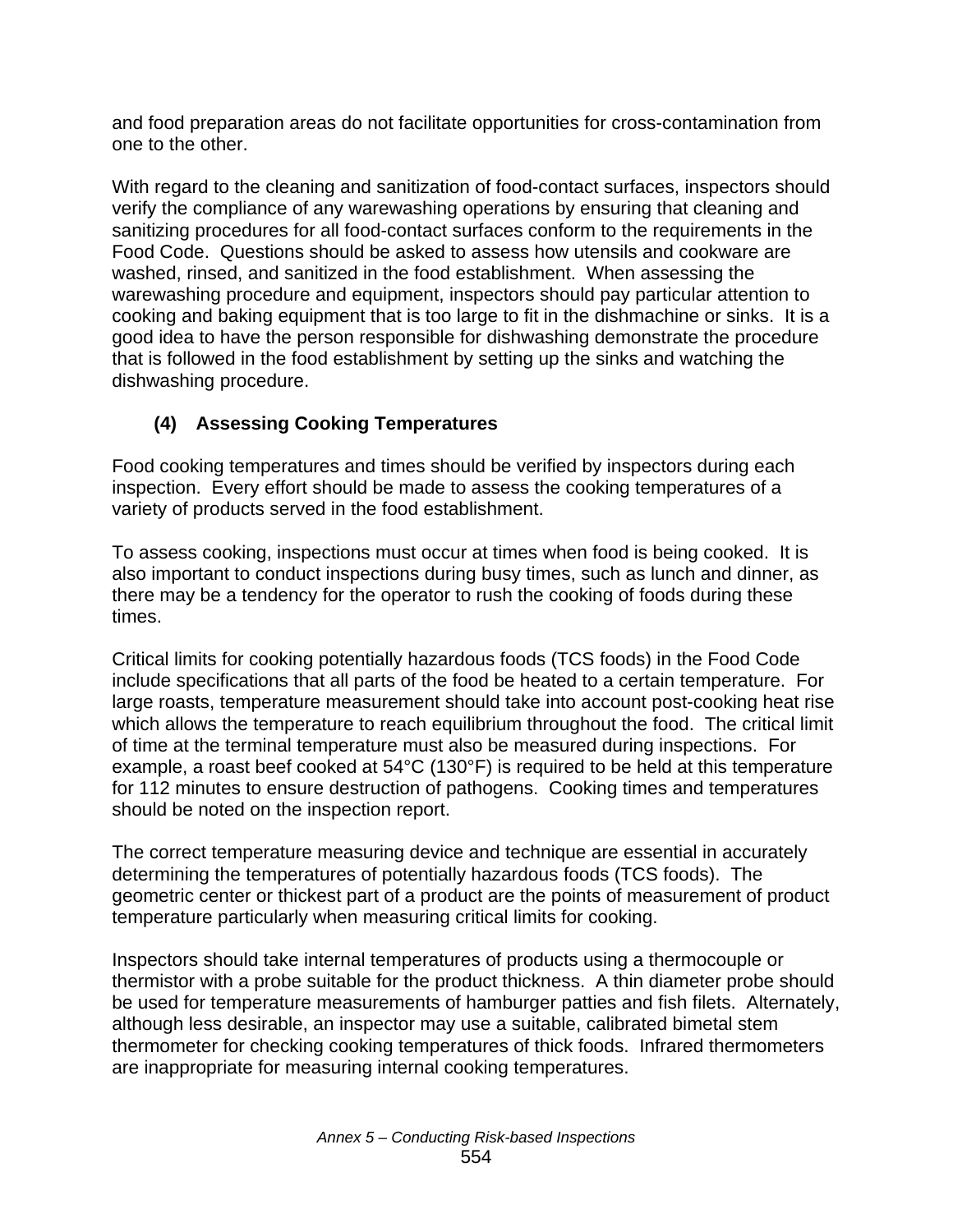In order to better assess cooking during all phases of the inspection, inspectors could enlist the help of cooperative food employees to notify them of foods that have finished cooking. This allows inspectors to continue with the inspection in other areas of the operation yet continue to verify that proper cooking temperatures are being met.

Food establishments should routinely monitor cooking temperatures. Inspections should verify that monitoring is occurring by involving the person in charge in these activities during the regulatory inspection. The presence of required thermometers and their proper use should be assessed.

Comparisons should be made between inspectors' calibrated temperature measuring device and those used by the food establishment. Notation of deviations should be made on the inspection report. Inspectors should ask food establishment personnel to demonstrate proper calibration of their temperature measuring devices.

If required cooking temperatures are not met, inspectors should have the operator continue cooking the food until the proper temperature is reached. Additionally, inspectors should explain the public health significance of inadequate cooking to management and food employees.

# **(5) Assessing Holding Time and Temperatures and Date Marking**

Hot and cold holding temperatures, as well as cooling time and temperatures, of potentially hazardous foods (TCS foods) should be thoroughly checked with a thermocouple, thermistor, or other appropriate temperature measuring device during each inspection. This includes the temperature of potentially hazardous food (TCS food) during transport, e.g., hot holding carts being used to transport food to patient rooms in a hospital, satellite kitchens, or off-site catering events. As a rule, every effort should be made to assess every hot and cold holding unit in the food establishment during a risk-based inspection

Use of an infrared thermometer for verifying holding temperatures is not consistent with Food Code requirements since verifying only the surface temperature of the food may not alert inspectors to problems that exist under the food's surface. Such problems could stem from improper cooling, in the case of cold-held foods, or improper reheating, in the case of hot-held foods. In addition, inspectors should not stir a food before taking its temperature since it is important to know the temperature of the food before it is agitated.

The geometric center of a product is usually the point of measurement of product temperature particularly when measuring the critical limit for cold holding.

The hot holding critical limit may need additional measurements taken at points farthest from the heat source, e.g., near the product surface for food held on a steam table. Temperatures monitored between packages of food, such as cartons of milk or packages of meat, may indicate the need for further examination. However, the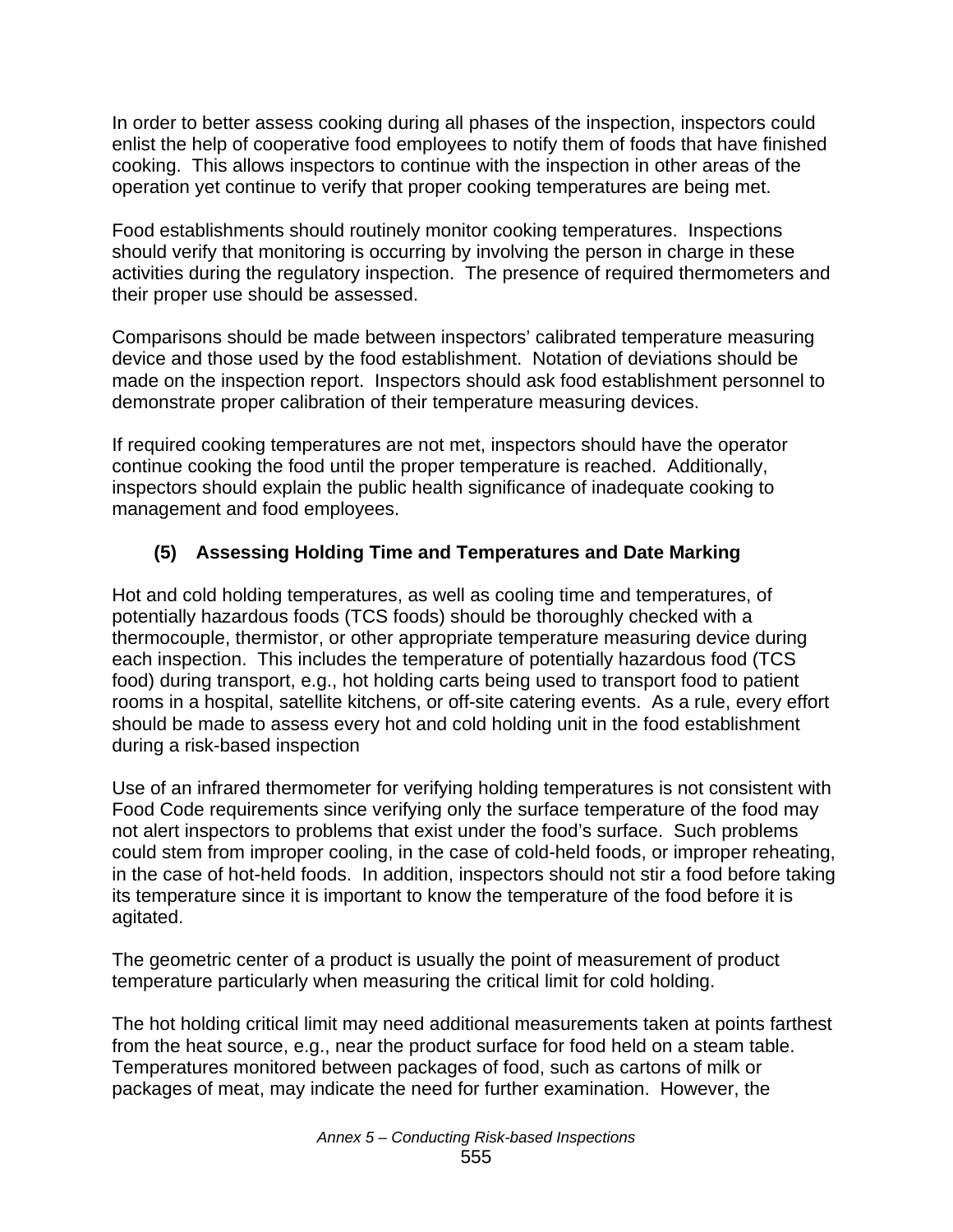temperature of a potentially hazardous food (TCS food) itself, rather than the temperature between packages, is necessary for regulatory citations. In large holding units and on steam tables, it is necessary to take the temperatures of foods in various locations to ensure that the equipment is working properly. If deviations are noted in the product temperatures, it is important to take extra steps to find out whether the problem is the result of equipment failure or whether a breakdown in a process such as cooling or reheating is the reason for the problem.

Corrective actions for foods found in violation should be required based on the jurisdiction's regulatory food code. If foods are to be discarded, forms such as those used for stop sale or embargo may need to be completed and signed by the person in charge in accordance with the jurisdiction's regulatory food code. In order to properly evaluate the degree of time and temperature abuse and the proper disposition of the affected food, several issues must be considered. Answers to these questions, in combination with observations made during the inspection, should provide inspectors with enough information to make the appropriate recommendation for on-site correction:

- Are there any written procedures in place for using time alone as a public health control and, if so, are they being followed properly?
- What are the ingredients of the food and how was it made?
- Is it likely that the food contains *Clostridium perfringens*, *Clostridium botulinum*, or *Bacillus cereus* as hazards?
- Has there been an opportunity for post-cook contamination with raw animal foods or contaminated equipment?
- If there has been an opportunity for post-cook contamination, can the hazards of concern be eliminated by reheating?
- Are the food employees practicing good personal hygiene including frequent and effective handwashing?
- Was the food reheated or cooked to the proper temperature before being allowed out of temperature control?
- What is the current temperature of the food when taken with a probe thermometer?
- How long has the food been out of temperature control (ask both the manager and food employees)? Are the answers of the food employees and the manager consistent with one another?
- Is it likely that food has cooled to its current temperature after being out of temperature control for the alleged time?
- Will the food be saved as leftovers?
- How long before the food will be served?
- Given what is known about the food, the food's temperature, the handling of the food, and the alleged time out of temperature, is it reasonably likely that the food already contains hazards that cannot be destroyed by reheating?

Even if food can be reconditioned by reheating, steps should be taken by the person in charge to ensure compliance in the future. Examples include repairing malfunctioning or inoperative equipment or implementing a risk control plan (RCP) to modify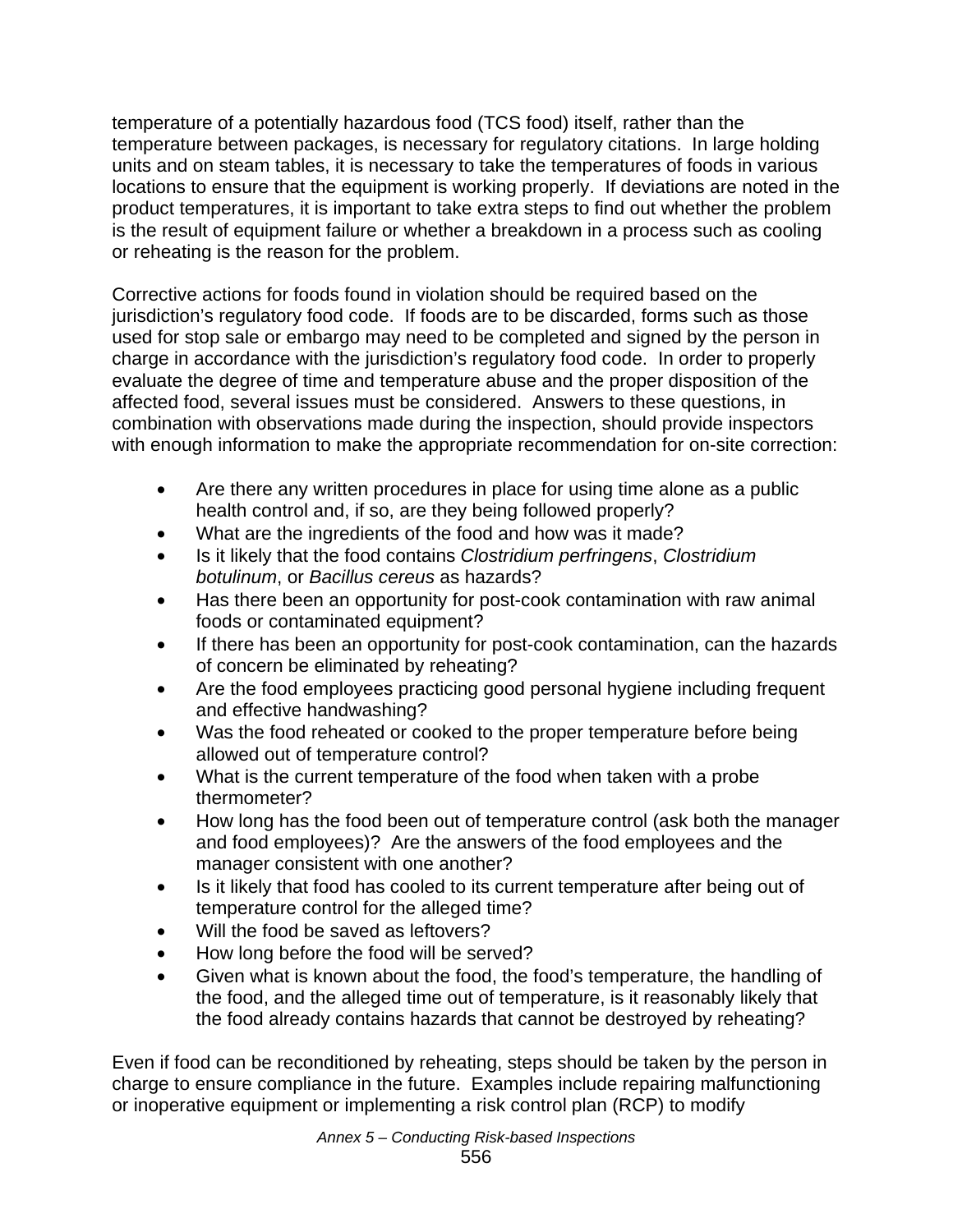preparation procedures or to institute a procedure for monitoring holding temperatures of food.

If using time only or time-temperature combinations in lieu of temperature for controlling the growth and toxin-formation of pathogenic bacteria, strict controls must be in place and followed. Inspectors should verify that the written procedures are on-site and followed in accordance with the Food Code.

Date marking is the mechanism by which active managerial control of time-temperature combinations can prevent the growth of *Listeria monocytogenes* in potentially hazardous (TCS), ready-to-eat foods during cold storage. With exceptions, all ready-toeat, potentially hazardous foods (TCS foods) prepared on-site and held for more than 24 hours should be date marked to indicate the day or date by which the foods need to be served or discarded. Inspectors should ask questions to ascertain whether the system in place to control for *L. monocytogenes* meets the intent of the Food Code. Food that should be date marked and is not should be discarded.

# **(6) Assessing Reheating for Hot Holding**

In order to assess a food establishment's control of reheating for hot holding, the time of day that the inspection occurs is a key factor. Every effort should be made to schedule an inspection during pre-opening preparation. If inspections are conducted during preopening preparation or other preparation periods, inspectors should ask questions regarding the history of hot-held foods. Foods in compliance for minimum hot holding temperatures may have in fact been improperly reheated before being placed into hot holding units or steam tables.

If items are found "reheating" on the steam table, further inquiry is needed to assess whether the equipment in question is capable of reheating the food to the proper temperature within the maximum time limit. Corrective action for foods found out of compliance for reheating for hot holding would depend on how long the food had been out of temperature and other factors. In most cases, however, the food may be rapidly reheated and hot held.

# **(7) Assessing Cooling**

Improper cooling remains a major contributor to bacterial foodborne illness. Cooling temperatures and times need to be closely evaluated during every inspection. In order to assess whether a food establishment has control over cooling, the time of day that the inspection occurs is critical. Early morning inspections allow an opportunity to verify that leftovers from the night before were cooled properly or cooled using a proper cooling method. Alternatively, afternoon inspections may allow an inspector to verify cooling of products that may have been prepared that morning. Because many food establishments prepare bulk products only on certain days of the week, it is essential that inspectors become as familiar as possible with each operation and schedule their inspections accordingly.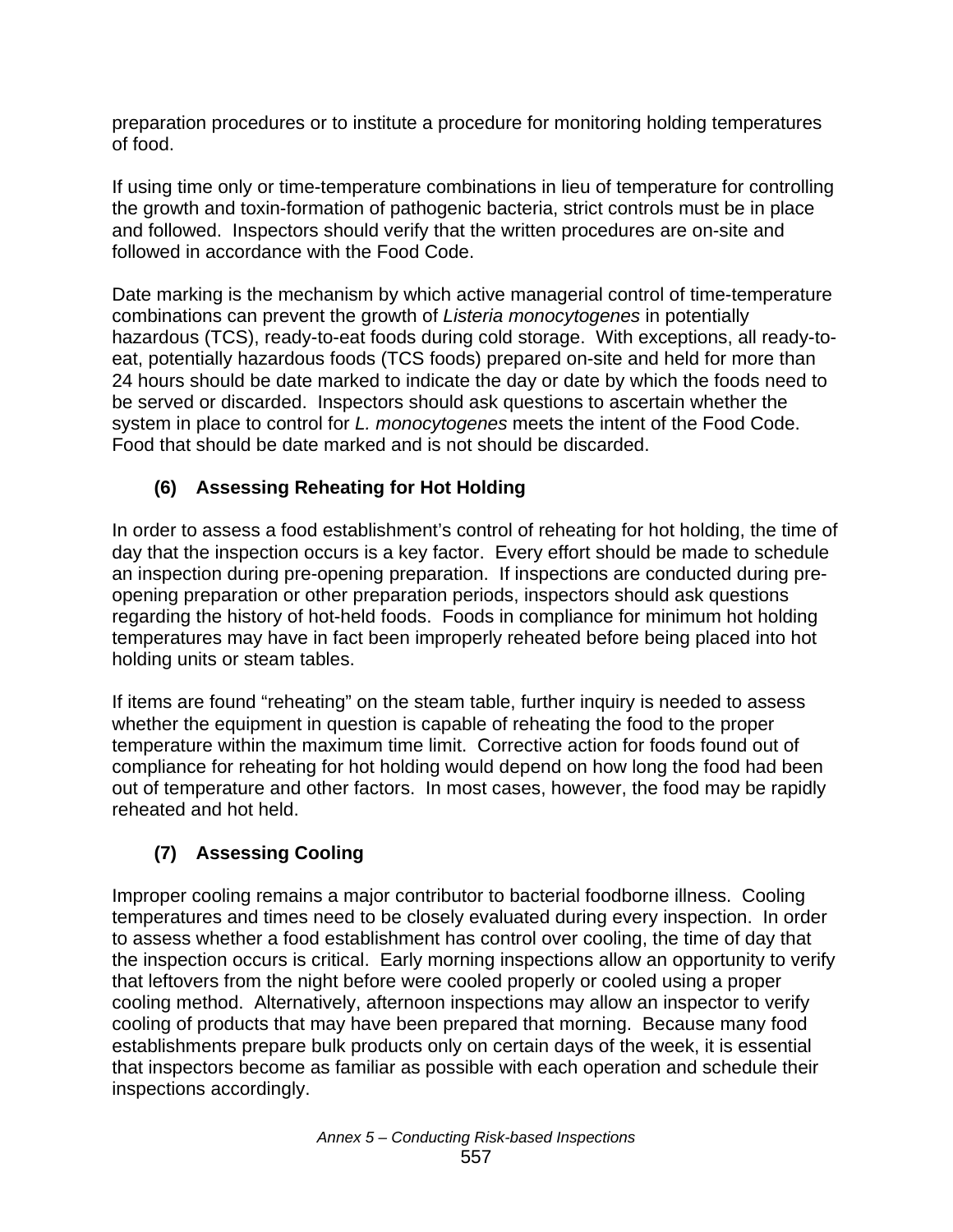Due to the time parameters involved in cooling, inspectors should always inquire at the beginning of the inspection whether there are any products currently being cooled. This allows inspectors an opportunity to take initial temperatures of the products and still have time to re-check temperatures later in the inspection in order to verify that critical limits are being met.

Problems with cooling can often be discovered through inquiry alone. Even when no cooling is taking place, inspectors should ask the food employees and managers questions about the cooling procedures in place.

When examining cold holding units, bulk containers and buckets, tightly packed pans, shrouded rolling racks, or closed rolling cabinets should warrant further temperature and time investigation. Bulk containers and buckets should be opened since they are commonly reused for food storage and cooling.

The geometric center of a product is often chosen as the point of measurement of product temperature particularly when measuring the critical limits for cooling. For foods that are being cooled, temperature profiles throughout the product may show proper temperatures at outer edges and hot spots at the core of the product. Inspectors can verify cooling by first taking a temperature measurement in the geometric center of the product, then at various points around the perimeter of the product. Warmer temperatures in the center of the product, in combination with cooler temperatures around the perimeter, indicate that a product is cooling. Additional questions should be asked to ascertain the cooling time parameters of the food in question. Information gained from food employees and management, in combination with temperature measurements taken, should form the basis for assessing compliance of cooling during an inspection.

The following guidance may be used for determining the appropriate corrective action for improper cooling. Cooked hot food may be reheated to 165 ºF for 15 seconds and the cooling process started again using a different cooling method if the food is:

- Above 70 °F and two hours or less into the cooling process; and
- Above 41 °F and six hours or less into the cooling process.

Cooked hot food should be discarded immediately if the food is:

- Above 70 ºF and more than two hours into the cooling process; or
- Above 41 ºF and more than six hours into the cooling process.

A different, more accelerated, cooling method may be used for prepared ready-to-eat foods if the food is above 41 ºF and less than four hours into the cooling process; however, such foods should be discarded if the food is above 41 ºF and more than four hours into the cooling process.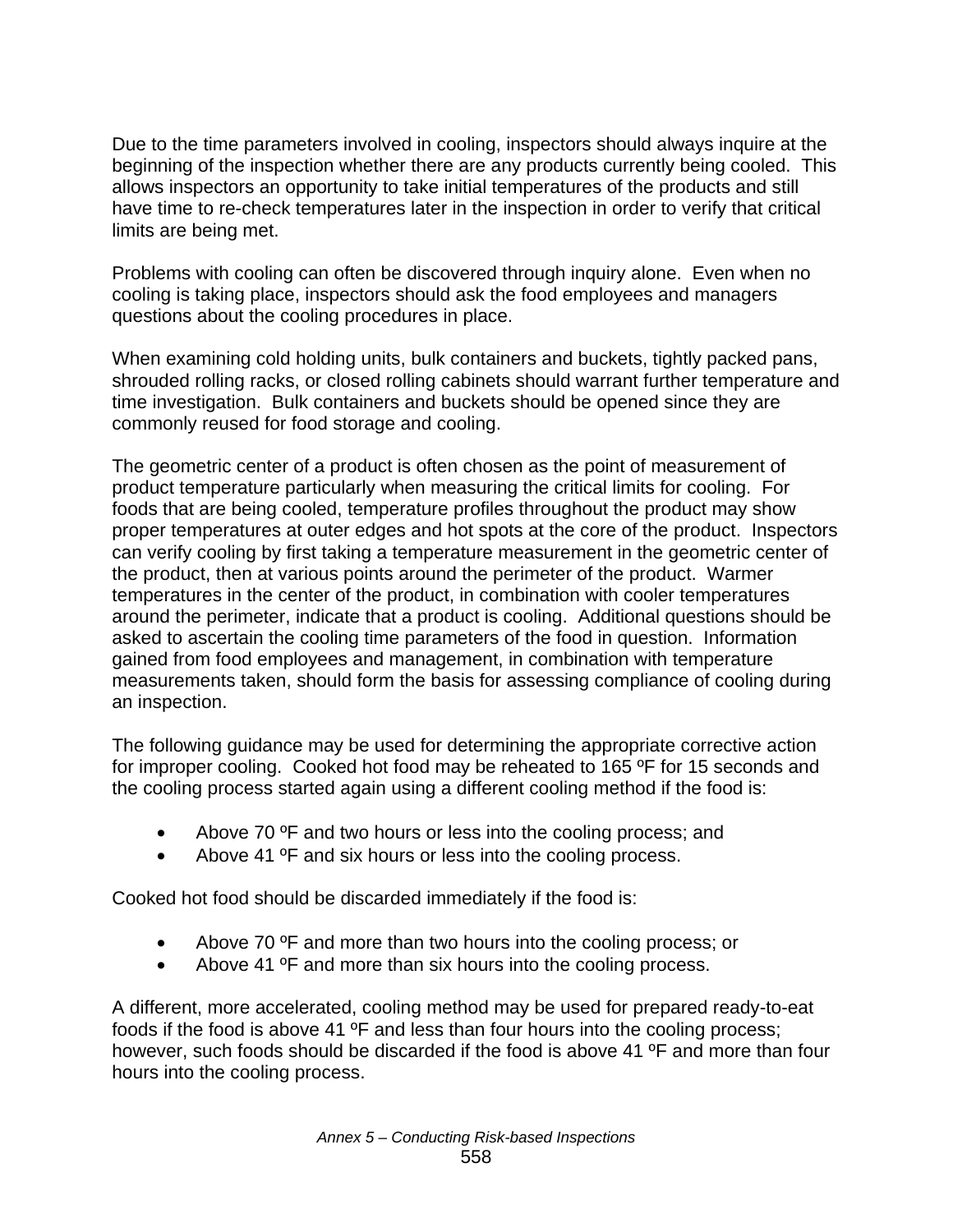#### **(8) Assessing Personal Hygiene, Hands As a Vehicle of Contamination, and Proper Implementation of Employee Health Policies**

Special attention should be given to the potential for hands as a vehicle of contamination. An effective management system for prevention of hand contamination involves three elements:

- Employee health policy
- Proper handwashing
- No bare hand contact with ready-to-eat foods.

There are a wide range of communicable diseases and infections that can be transmitted by an infected food employee. Proper management of the risks associated with ill food employees begins with employing healthy people and implementing a policy that excludes or restricts ill employees as specified in Chapter 2 of the Food Code. Employees must be aware of the symptoms, illnesses, or conditions that must be reported to the person in charge. In addition, the person in charge must be knowledgeable regarding the appropriate action to take should certain symptoms, illnesses, or conditions be reported.

With regard to the employee health policy, inspectors should ask a series of openended questions to ascertain whether the employee health policy in place complies with the Food Code. The following are example questions that may be asked:

- What kind of policy do you have in place for handling sick employees?
- Is there a written policy? (Note: a written policy is not required in the Food Code, but having a written policy may give an indication of the formality of the policy being discussed.)
- Describe how managers and food employees are made knowledgeable about their duties and responsibilities under the employee health policy.
- Are food employees asked if they are experiencing certain symptoms or illnesses upon conditional offer of employment? If so, what symptoms or illnesses are food employees asked about? Is there a written record of this inquiry?
- What are food employees instructed to do when they are sick?
- What conditions or symptoms are reported?
- What may some indicators be of someone who is working while ill?
- When are employees restricted from working with exposed food or foodcontact surfaces? When are they excluded from working in the food establishment?
- For employees that are sick and cannot come to work, what policy is in place for allowing them to return and for notifying the regulatory authority?

Special attention should be given to the potential for hands as a vehicle of contamination. Ensuring that hands are washed using the proper procedure and at the appropriate times must be a top priority during every inspection. Data show that viruses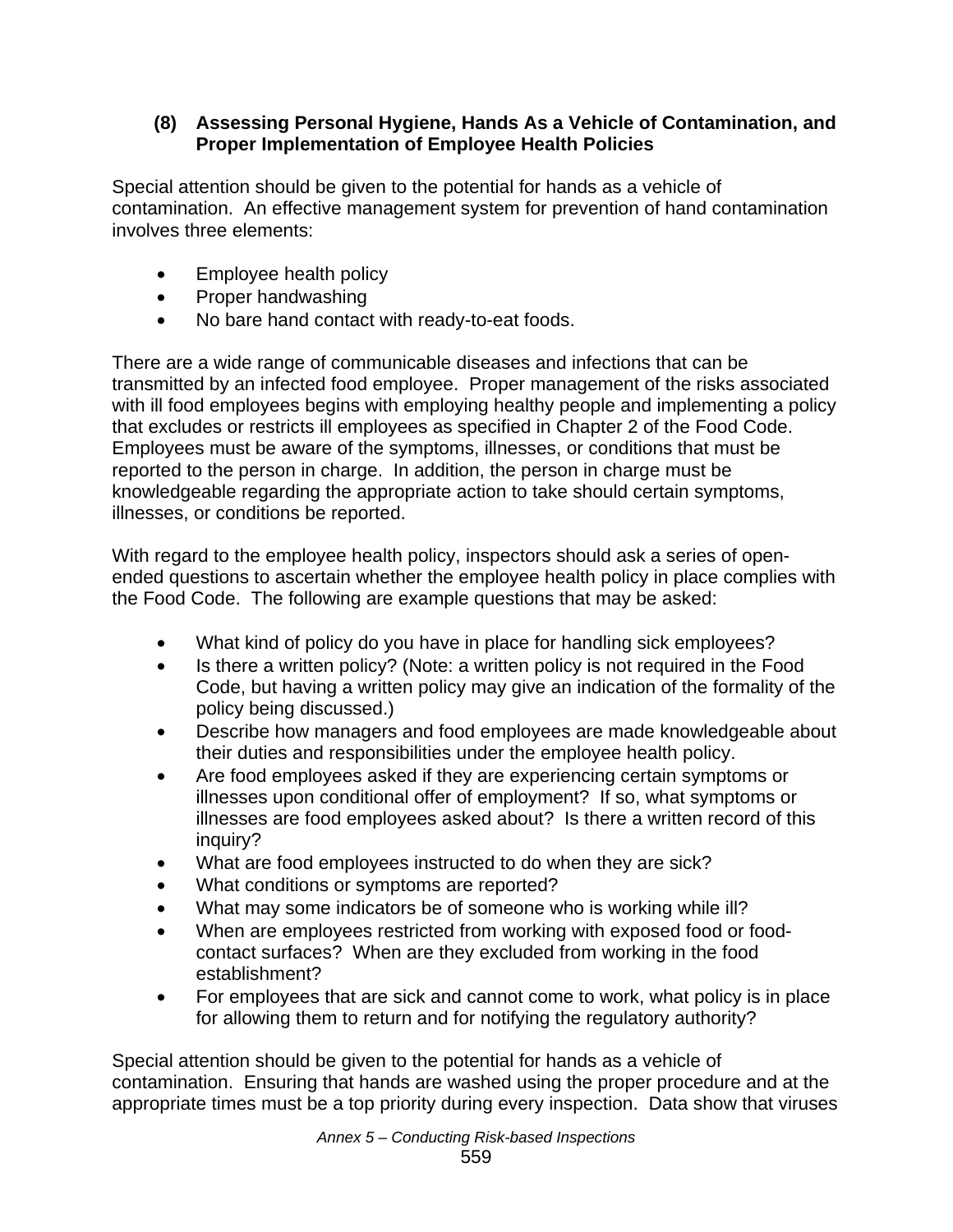can be tenacious even in the presence of good handwashing. Inspectors should observe employee use of utensils and gloves during the preparation and service of ready-to-eat foods and ingredients, such as salads and sandwiches.

If ready-to-eat food is touched with bare hands, inspectors will need to address several questions in order to make the appropriate on-site correction recommendation. The answers to the following questions should provide enough information to determine the likelihood of occurrence of hazards transmitted by bare hands and should be the basis for making a recommendation for on-site correction:

- Does the facility have an employee health policy to identify, restrict, and exclude ill employees?
- Did the employees working with the food in question effectively wash their hands and are handwashing facilities adequate?
- Is there an approved, alternate procedure to no bare hand contact in place and was it followed before the bare hand contact?
- Has there been an opportunity for the employee's hands to become contaminated?

Inspectors should examine the location of handwashing sinks in relation to where food is being prepared. Many jurisdictions use a basic distance measurement as a guideline when considering the location and number of handwashing sinks required in a food establishment during the plan review process. While this information can be used to assist with the review process, it should not be used as the sole basis for determining whether there are an adequate number of handwashing sinks or whether the handwashing sinks are conveniently located.

Special emphasis should be placed on spacing in and around fixed equipment, the expected staffing, and the flow of food throughout a food establishment. For instance, a kitchen may be 30 feet in length and 12 feet wide. Although the size of the kitchen may dictate only one handwashing sink using a basic distance measurement, if a prep table the length of the line is placed between the line and the handwashing sink, the handwashing sink may not be conveniently located. Likewise, one handwashing sink located at the end of cook line is useless to employees working at the other end if there is limited space for employees to go around one another during busy periods.

# **(9) Assessing Compliance with Approved Procedures**

When conducting certain specialized processes, variances and HACCP plans are required by the Code. This is because such processes carry a considerable risk if not conducted under strict controls. For food establishments conducting specialized processes, each inspection should involve a review of the written variance, if applicable,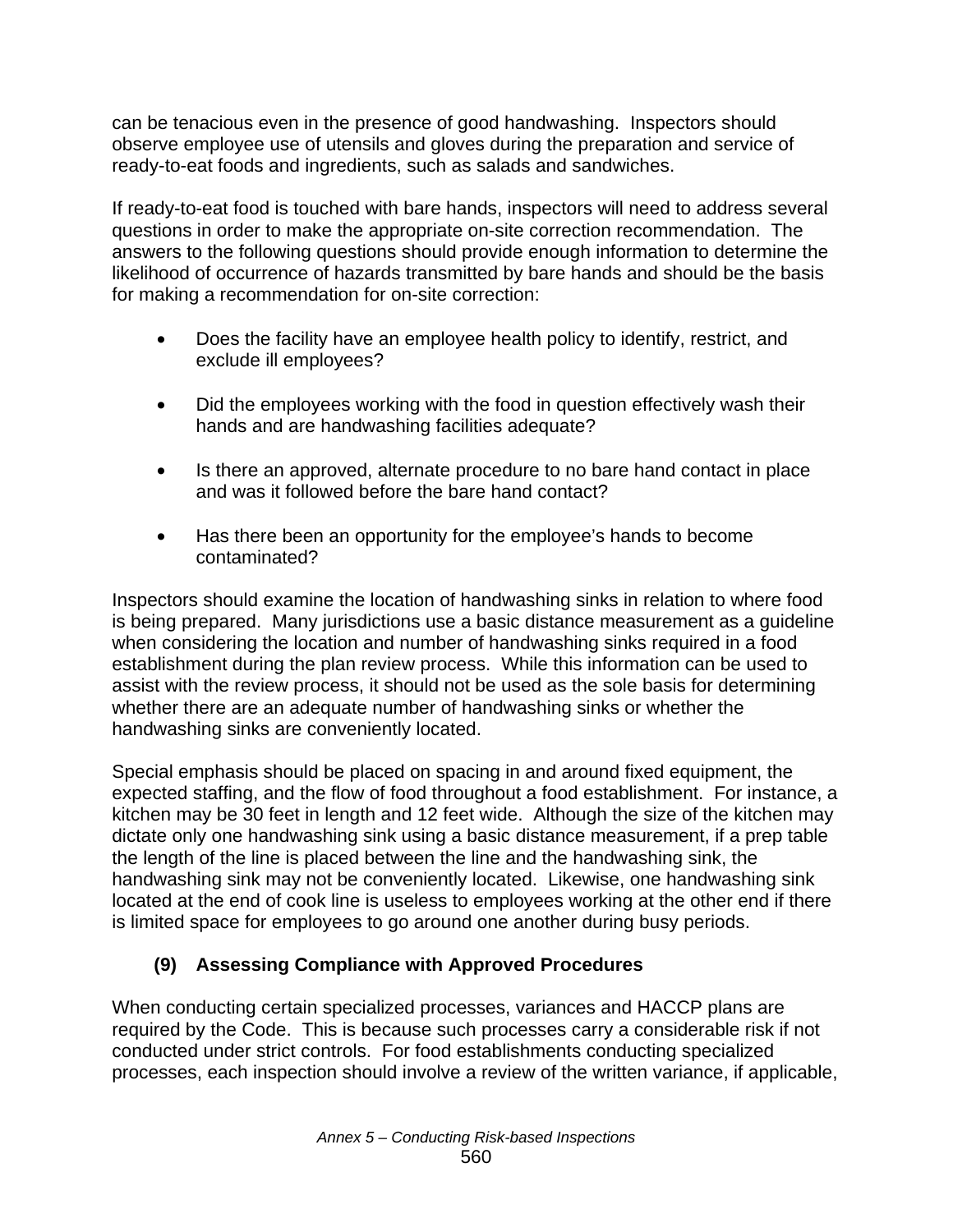and the implementation of the HACCP plan to ensure that food safety hazards are being consistently controlled.

#### **(10) Assessing Special Requirements Related to Highly Susceptible Populations (HSP)**

Food establishments that serve highly susceptible populations (HSP) must adhere to additional requirements as specified under Part 3-8 of the Code. Every effort should be made to inspect such facilities during preparation, service, or other applicable times to assess these additional requirements as well as those in other sections of the Food Code.

Because those persons who are very young, elderly, or who live in a facility that provides custodial care are extremely vulnerable to foodborne illness because of age or health status, it is important that risk factors be controlled on-site in a timely manner. Inspections of HSP facilities should be conducted by inspectors knowledgeable in the control of foodborne illness risk factors who take extra care to assure that the most vulnerable segment of the population are not at risk.

#### **(11) Assessing Labeling, Storage, and Use of Poisonous and Toxic Chemicals**

During each inspection, the proper labeling, storage, and use of poisonous and toxic chemicals should be verified. Containers of poisonous or toxic materials and personal care items shall bear a legible manufacturer's label. Working containers used for storing poisonous or toxic materials such as cleaners and sanitizers taken from bulk supplies should be clearly and individually identified with the common name of the material. Only chemicals that are necessary to the operation and maintenance of a food establishment, such as for the cleaning and sanitizing of equipment and utensils and the control of insects and rodents, should be in the food establishment. Medicines necessary for the health of employees may be allowed in a food establishment, but they should be labeled and stored to prevent contamination of food and food-contact surfaces.

Inspectors should verify that solutions containing poisonous and toxic chemicals, like mop water, are discarded in an appropriate service sink to prevent contamination of food and food-contact surfaces. In addition, inspectors should check delivery trucks to verify that food is protected from chemical contamination during shipment. Any food that has been cross-contaminated with poisonous or toxic chemicals should be discarded or rejected immediately.

# **(12) Assessing Compliance with Consumer Advisory**

Inspectors should ascertain whether animal foods such as beef, eggs, fish, lamb, milk, pork, poultry, or shellfish are served or sold raw, undercooked, or without otherwise being processed to eliminate pathogens, either in ready-to-eat form or as an ingredient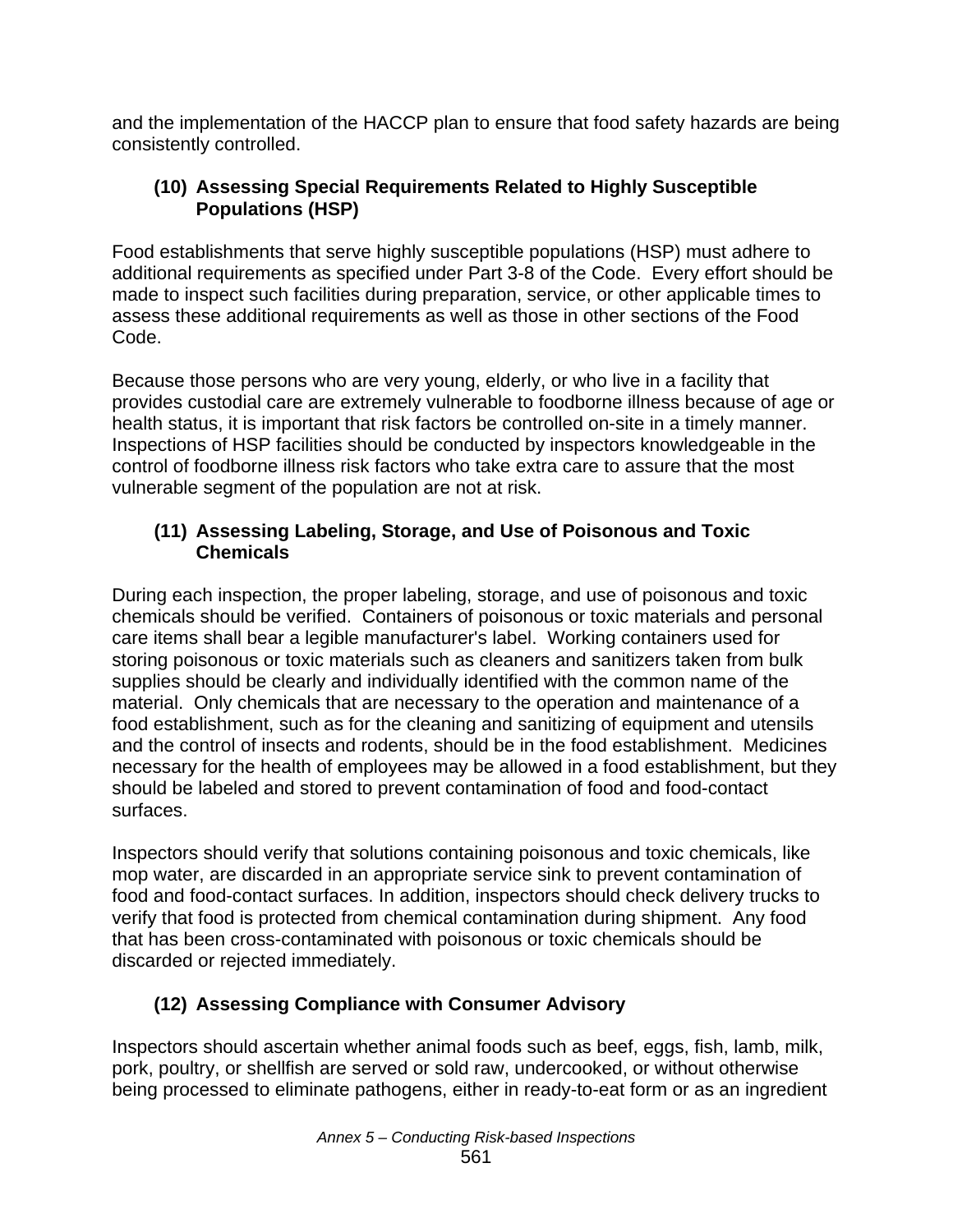in another ready-to-eat food. Inspectors should review the menu or food list to verify that a consumer advisory with a disclosure and reminder is present as specified under § 3-603.11 of the Food Code.

In addition to reviewing the menu or food list, inspectors should ask whether raw or undercooked foods are served or sold routinely or seasonally. It is useful to know foods that are often served in this manner such as oysters-on-the half shell, hollandaise sauce, béarnaise sauce, eggnog, salad dressings, hamburgers to order, or sunny-sideup eggs.

# **H. Evaluating Basic Sanitation and Facilities (Good Retail Practices)**

An important part of a risk-based, routine inspection is to review how the food establishment actively monitors the active managerial control of foodborne illness risk factors and interventions; however, overall sanitation should not be overlooked. Systems to control basic operational and sanitation conditions within a food establishment, referred to as Good Retail Practices (GRPs), are the foundation of a successful food safety management system. GRPs found to be out-of-compliance may give rise to conditions that may lead to foodborne illness, e.g., sewage backing up in the kitchen. Just as monitoring is required by the food establishment to ensure that foodborne illness risk factors are controlled and interventions are in place, monitoring of basic sanitation conditions in the food establishment allows the operator an excellent opportunity to detect weaknesses and initiate actions for improvement. Basic operational and sanitation programs must be in place to:

- Protect products from contamination by biological, chemical, and physical food safety hazards
- Control bacterial growth that can result from temperature abuse during storage
- Maintain equipment, especially equipment used to maintain product temperatures.

Examples of concerns addressed by the basic operation and sanitation programs mentioned above include the following:

- Pest control
- Food protection (CORE ITEM)
- Equipment maintenance
- Water
- Plumbing
- Toilet facilities
- Sewage
- Garbage and refuse disposal
- Physical facilities.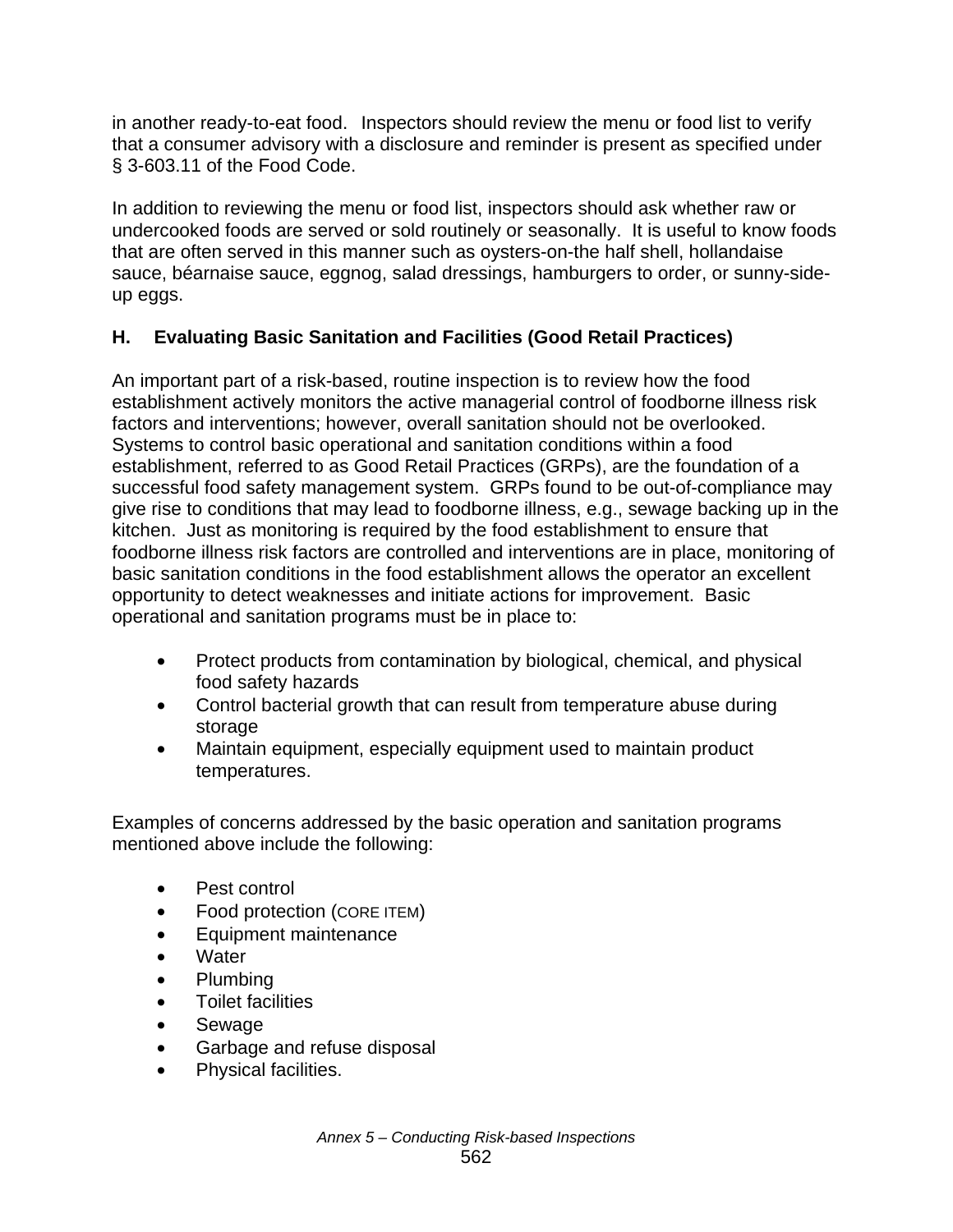# **5. ACHIEVING ON-SITE AND LONG-TERM COMPLIANCE**

# **A. Developing an Effective Compliance and Enforcement Protocol**

Compliance and enforcement are essential elements of a regulatory program and encompass all voluntary and regulatory enforcement actions taken to achieve compliance with regulations. Standards 3 and 6 of the Program Standards explain the need of regulatory jurisdictions to establish a compliance and enforcement protocol that results in credible follow-up for each violation noted during an inspection, especially violations related to foodborne illness risk factors and Food Code interventions. Lack of follow-up on the part of the regulatory agency signals to the operator that the priority item and priority foundation item violations noted were not important.

The resolution of out-of-compliance foodborne illness risk factors and Food Code interventions must be documented in each food establishment record. The desired outcome of Standard 6 is an effective compliance and enforcement program that is implemented consistently to achieve compliance with regulatory requirements.

Compliance and enforcement options may vary depending on state and local law. It is essential that regulatory jurisdictions develop a written compliance and enforcement protocol that details the order in which both voluntary corrections may be taken on the part of the operator and involuntary enforcement actions are to be taken on the part of the regulatory authority. Involuntary enforcement actions include, but are not limited to, such activities as warning letters, re-inspections, citations, administrative fines, permit suspensions, and hearings.

Food establishment with a history of noncompliance at a level predetermined by the jurisdiction or with the number of foodborne illness risk factors and interventions violated warranting a regulatory action, signals the need either a strong regulatory response or an alternate approach to compliance to protect public health, e.g., active managerial control, behavioral change.

Voluntary corrections taken on the part of the operator include, but are not limited to, such activities as on-site corrections at the time of inspection, voluntary destruction, risk control plans, and remedial training. Obtaining voluntary corrections by the operator can be very effective in achieving long-term compliance. Voluntary corrections by the operator are referred to in FDA's Regulator's Manual as "intervention strategies." Intervention strategies can be divided into two groups:

- Those designed to achieve immediate on-site correction
- Those designed to achieve long-term compliance.

Successful intervention strategies for out-of-control foodborne illness risk factors can be tailored to each operation's resources and needs. This will require inspectors to work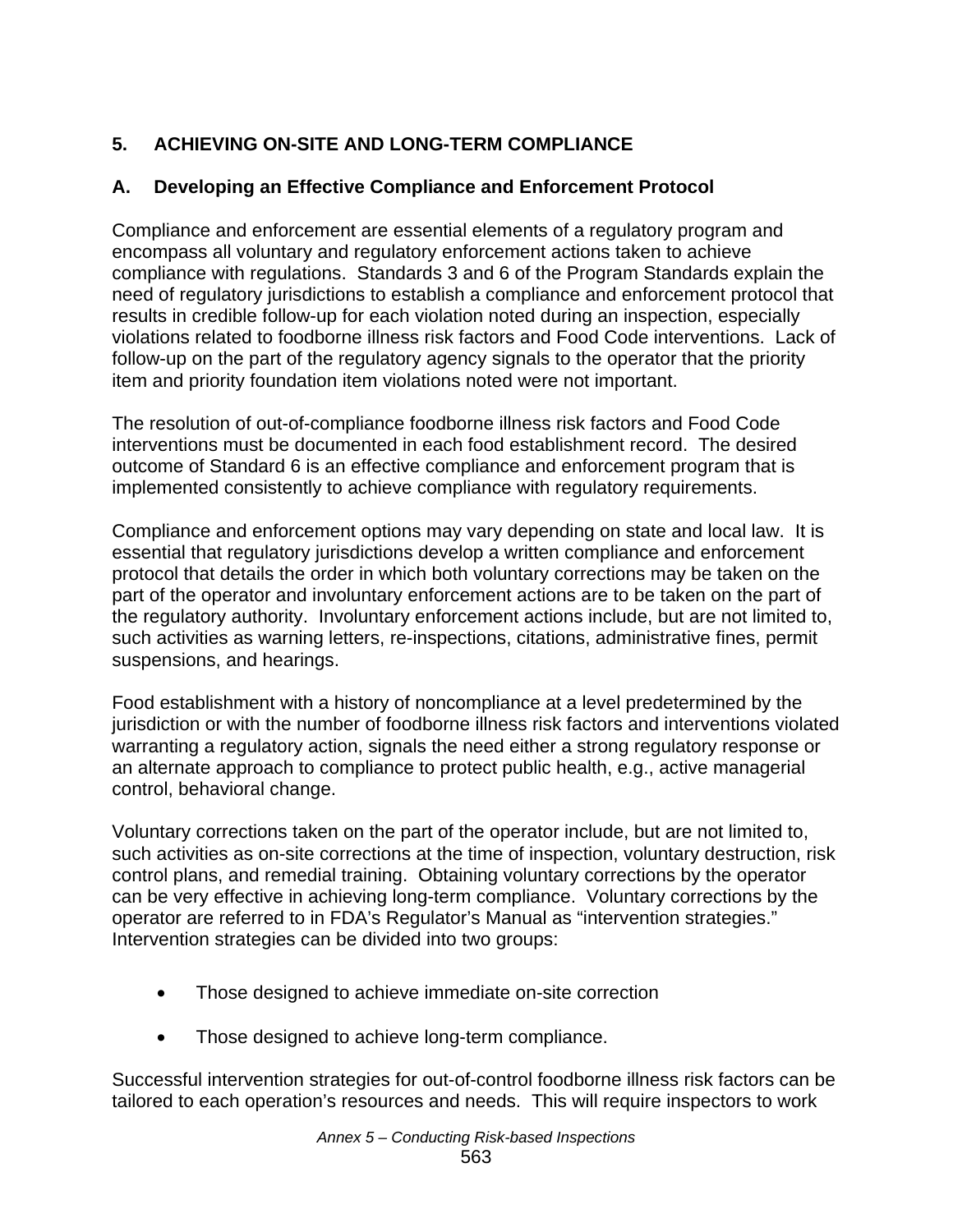with the operator to identify weaknesses in the existing food safety management system and consulting with the operator to strengthen any weak areas noted.

# **B. On-site Correction**

On-site corrections are intended to achieve immediate corrective action of out-of-control foodborne illness risk factors posing an immediate, serious danger to the consumer during the inspection. Usually these violations are "operational" rather than structural and can be addressed by management at the time of the inspection.

**It is essential to consumer protection and to regulatory credibility for on-site correction to be obtained for any out-of-control foodborne illness risk factors before completing the inspection and leaving the food establishment.** Obtaining on-site correction conveys the seriousness of the violation to management. Failure to require on-site correction when an out-of-control risk factor has been identified implies that the risk factor has little importance to food safety.

When recommending on-site correction, effective communication regarding out-ofcontrol foodborne illness risk factors is essential and can be accomplished best by:

- Discussing food safety concerns in words that can be easily understood by the person in charge and employees
- Conveying the seriousness of the out-of-control foodborne illness risk factors in terms of increased risk of illness or injury.

During the discussion of inspection findings with the person in charge, inspectors should keep the discussion focused on correction of violations that present an immediate danger to the consumer. Discussion of less serious code violations should be deferred until out-of-control foodborne illness risk factors are discussed and on-site correction is obtained.

In most cases, selecting the most appropriate on-site correction when out-of-control foodborne illness risk factors are observed will be straightforward; however, in instances such as improper cooling, the appropriate corrective action may be more complicated. Since determining on-site correction depends on a number of factors, an inspector may need to conduct a hazard analysis of the food in order to determine the appropriate course of action to take.

# **C. Intervention Strategies for Achieving Long-term Compliance**

While on-site correction of out-of-control foodborne illness risk factors is essential to consumer protection, achieving long-term compliance and behavior change is equally important. Overcoming several misconceptions about long-term compliance will help in achieving a desirable change of behavior. For example, in jurisdictions using a 44-item inspection report in which only observed violations are marked, it is often taken for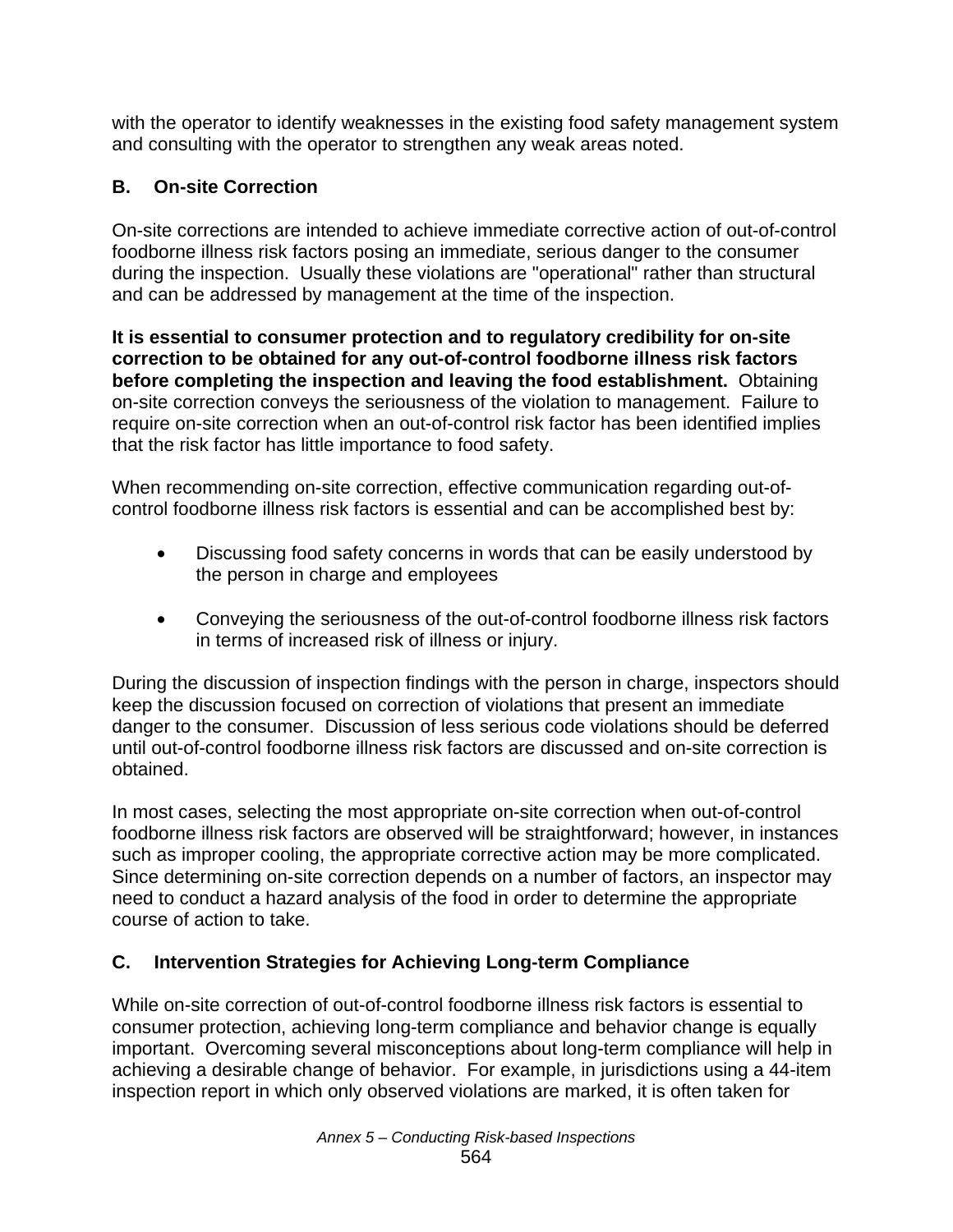granted that if there are no violations marked, the foodborne illness risk factors are being controlled. This is not necessarily true since the observation of code violations is subject to many variables such as the time of day, day of the week, or duration of the inspection. An inspection system that records only observed violations rather than the actual status of all foodborne illness risk factors, such as whether the risk factor was in compliance, not observed, or not applicable to the operation, may be unable to detect some foodborne illness risk factors that are continually or cyclically out of control.

Another misconception is that training alone will result in foodborne illness risk factors being controlled. While training may help, there is no guarantee that knowledge acquired will equate to knowledge applied in the workplace. In order for knowledge to translate into changed behavior, it must be reinforced and the behavior must be repeated for a period of time sufficient for the behavior to become an ingrained pattern. Another assumption is that regulatory enforcement actions such as citations or administrative hearings or on-site corrections alone will automatically result in future management control. Unfortunately, there is no assurance that any of these actions will result in the long-term control of foodborne illness risk factors.

Long-term compliance may best be achieved through voluntary actions by the operator. If an operator supports the concept that a food safety management system is needed, there is a better chance that long-term compliance will be achieved. The following are ways operators can better ensure long-term active managerial control of foodborne illness risk factors.

# **(1) Change Equipment and Layout**

Critical limits are difficult to achieve when equipment does not work properly. Proper calibration of equipment is vital to achieving food safety. When calibration is unsuccessful or is not feasible, equipment should be replaced. In addition to equipment malfunctioning, poor equipment layout can present opportunities for cross contamination and must be considered. For example:

- Hamburgers with uniform thickness and weight are not all reaching a safe cooking temperature in a given time. Upon examination, it is determined that the grill is distributing heat unevenly. A new element is installed to correct the problem.
- Splash from a nearby handwashing sink is seen on a prep table. A splash guard is installed to prevent cross contamination from the handwashing sink to the prep table.

# **(2) Establish Buyer Specifications**

Written specifications for the goods and services purchased by a food establishment prevent many problems. For example: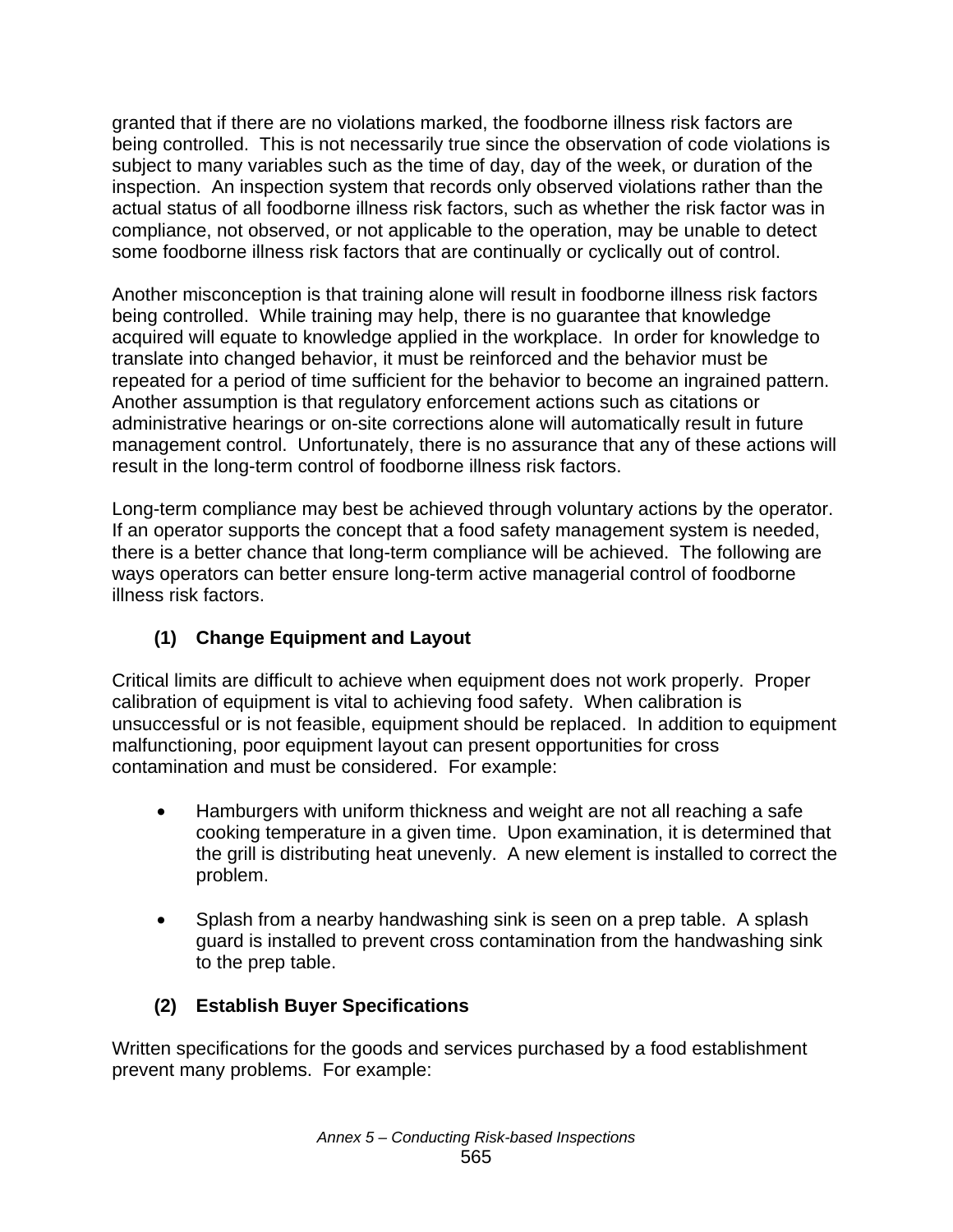- Fish posing a parasite hazard and intended for raw consumption have not been frozen for the specified time and temperature and no freezing equipment is on-site at the food establishment. Buyer specifications are established to place the responsibility for freezing the fish on the supplier.
- Lobster tails, hamburgers, or other products cooked with a set time parameter on a conveyor are not reaching the proper temperature in the specified time because they are larger than the size for which the conveyor is calibrated. Buyer specifications are established to restrict the size of products received from the supplier.

# **(3) Develop and Implement Recipe/Process Instructions**

Simple control measures integrated into recipes and processes can improve management control over foodborne illness risk factors. For example:

- Process instructions that specify using color-coded cutting boards for separating raw animal foods from ready-to-eat products are developed to control the potential for cross contamination.
- Pasteurized eggs are substituted in recipes that call for raw or undercooked eggs to reduce the risk of foodborne illness.
- Commercially precooked chicken is used in recipes calling for cooked chicken such as chicken salad to reduce the risk of contaminating food-contact surfaces and ready-to-eat food with raw chicken.
- Pasta is chilled in an ice bath immediately after cooking and before apportioning into single servings. This is specified in the procedures for cooking spaghetti.

# **(4) Establish First-In-First-Out (FIFO) Procedures**

Product rotation is important for both quality and safety reasons. "First-In-First-Out" (FIFO) means that the first batch of product prepared and placed in storage should be the first one sold or used. Date marking foods as required by the Food Code facilitates the use of a FIFO procedure in refrigerated, ready-to-eat, potentially hazardous foods (TCS foods). The FIFO concept limits the potential for pathogen growth, encourages product rotation, and documents compliance with time/temperature requirements.

# **(5) Develop and Implement Standard Operating Procedures (SOPs)**

Following standardized, written procedures for performing various tasks ensures that quality, efficiency, and safety criteria are met each time the task is performed. Although every operation is unique, the following list contains some common management areas that can be controlled with SOPs: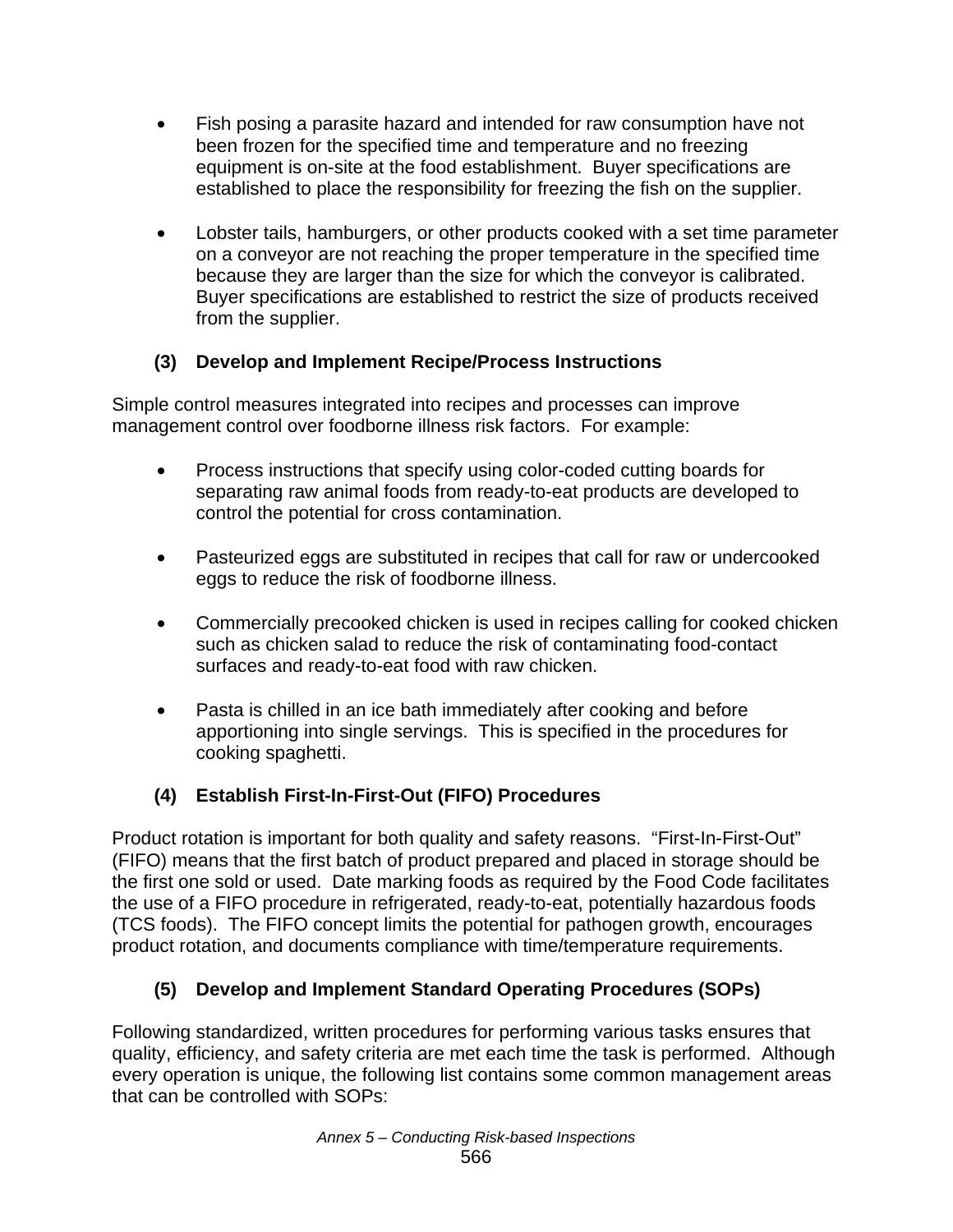- Personnel (disease control, cleanliness, training)
- Facility maintenance
- Sanitary conditions (general cleaning schedule, chemical storage, pest control, sanitization of food-contact surfaces)
- Sanitary facilities (approved water supply and testing, if applicable, scheduled in-house inspection of plumbing, sewage disposal, handwashing and toilet facilities, trash removal)
- Equipment and utensil maintenance.

SOPs can also be developed to detail procedures for controlling foodborne illness risk factors:

- Procedures are implemented for measuring temperatures at a given frequency and for taking appropriate corrective actions to prevent hazards associated inadequate cooking.
- Adequate handwashing is achieved by following written procedures that dictate frequency, proper technique, and monitoring.

# **(6) Develop and Implement Risk Control Plans (RCPs)**

An RCP is a concisely written management plan developed by the retail or food service operator with input from inspectors that describes a management system for controlling specific out-of-control foodborne illness risk factors. An RCP is intended to be a voluntary strategy that inspectors and the person in charge jointly develop to promote long-term compliance for *specific* out-of-control foodborne illness risk factors. For example, if food is improperly cooled in the establishment, a system of monitoring and record keeping outlined in an RCP can ensure that new procedures are established to adequately cool the food in the future. An RCP should require that the basic control systems in the plan be implemented for a designated period of time (e.g.,  $60 - 90$  days) and allow inspector oversight. The longer the plan is implemented, the more likely it is that the new controls will become "habits" that continue to be used in the food establishment after inspector oversight ends.

An RCP should stress simple control measures that can be integrated into the daily routine. It should be brief, no more than one page for each risk factor, and address the following points in very specific terms:

- What is the risk factor to be controlled?
- How is the risk factor controlled?
- Who is responsible for the control?
- What monitoring and record keeping is required?
- Who is responsible for monitoring and completing records?
- What corrective actions should be taken when deviations are noted?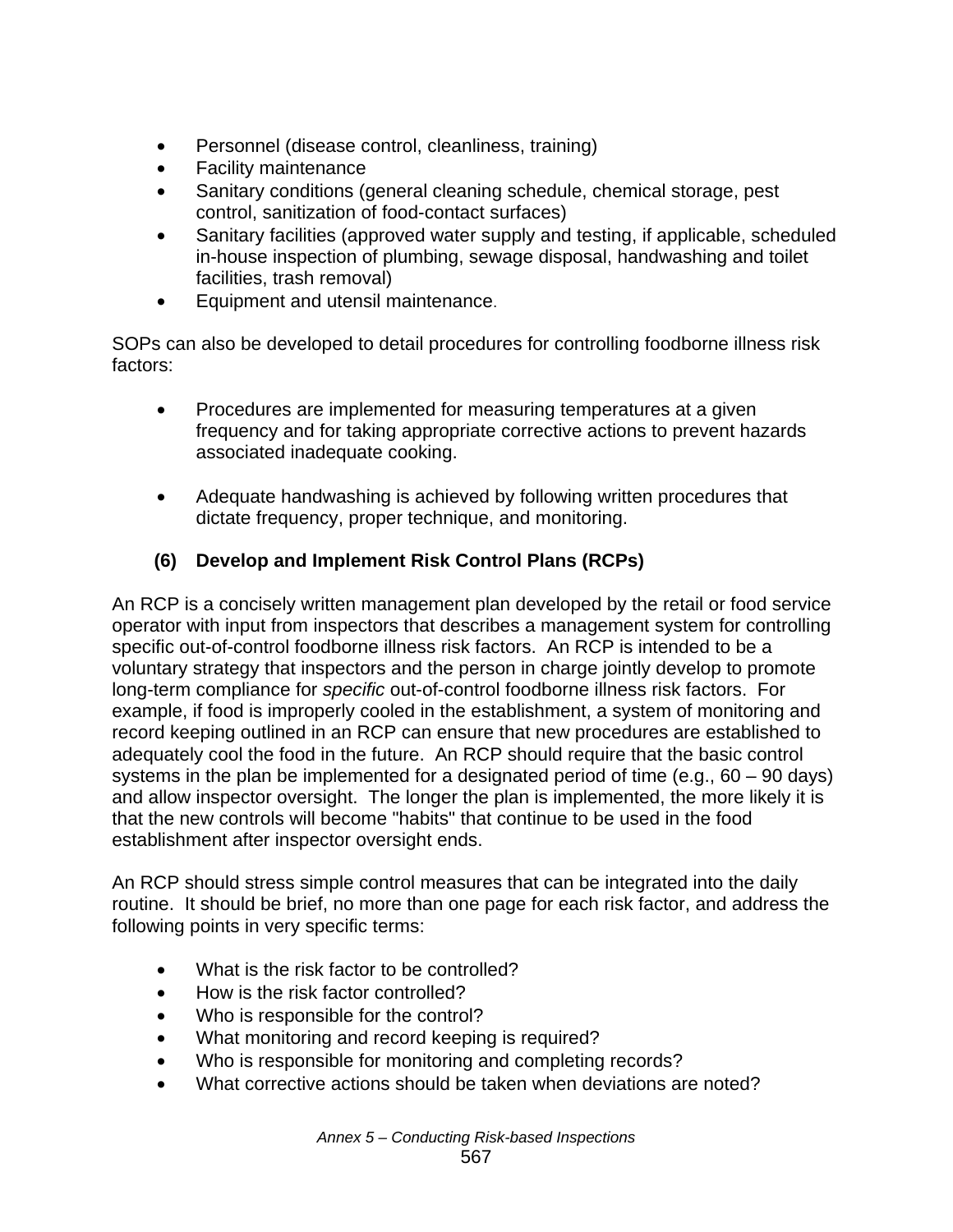- How long is the plan to continue?
- How are the results of the RCP communicated to inspectors?

By implementing an RCP, the retail or food service operator will have the opportunity to determine the appropriate corrective action for the identified problem and design an implementation strategy to best suit the establishment and operation. Since the RCP is tailored to meet the needs of the food establishment, the operator takes complete ownership of the plan and is ultimately responsible for its development and implementation. The role of inspectors are to consult with the operator by suggesting ways that the risk factor(s) might be controlled.

By creating an RCP, the operator realizes that a problem exists in the established food safety management system and commits to a specific correction plan rather than merely acknowledging a single violation. Follow up by telephone or in person indicates to the operator that inspectors are interested in seeing the plan succeed. This also gives inspectors an opportunity to answer any questions and offer feedback to the operator to make the RCP more useful. An example of an RCP, along with a blank template that can be used by regulatory jurisdictions, is found in FDA's Regulator's Manual: http://www.fda.gov/Food/FoodSafety/RetailFoodProtection/ManagingFoodSafetyHACC PPrinciples/Regulators/default.htm.

#### **(7) Develop and Implement Comprehensive Voluntary Food Safety Management Systems based on HACCP Principles**

The *Food Code* only requires HACCP plans for a few specialized processes; however, the development of voluntary HACCP plans is always encouraged. FDA Operator's Manual, *"Managing Food Safety: A Manual for the Voluntary Use of HACCP Principles for Operators of Food Service and Retail Establishments"* is written to aid food establishment managers in the development of food safety management systems based on HACCP principles. A retail or food service operator, in consultation with an appropriate regulatory authority or other food safety professional, can use this document to establish an effective food safety management system to control for all foodborne illness risk factors. This document is available from FDA through the following website:

http://www.fda.gov/Food/FoodSafety/RetailFoodProtection/ManagingFoodSafetyHACC PPrinciples/Operators/default.htm.

# **6. INSPECTION FORM AND SCORING**

# **A. The Inspection Form**

The inspection form is the official document utilized by a regulatory agency for documentation of compliance of the food establishment with regulatory requirements. The goal of the inspection form is to clearly, concisely, and fairly present the compliance status of the food establishment and to convey compliance information to the permit holder or person in charge at the conclusion of the inspection.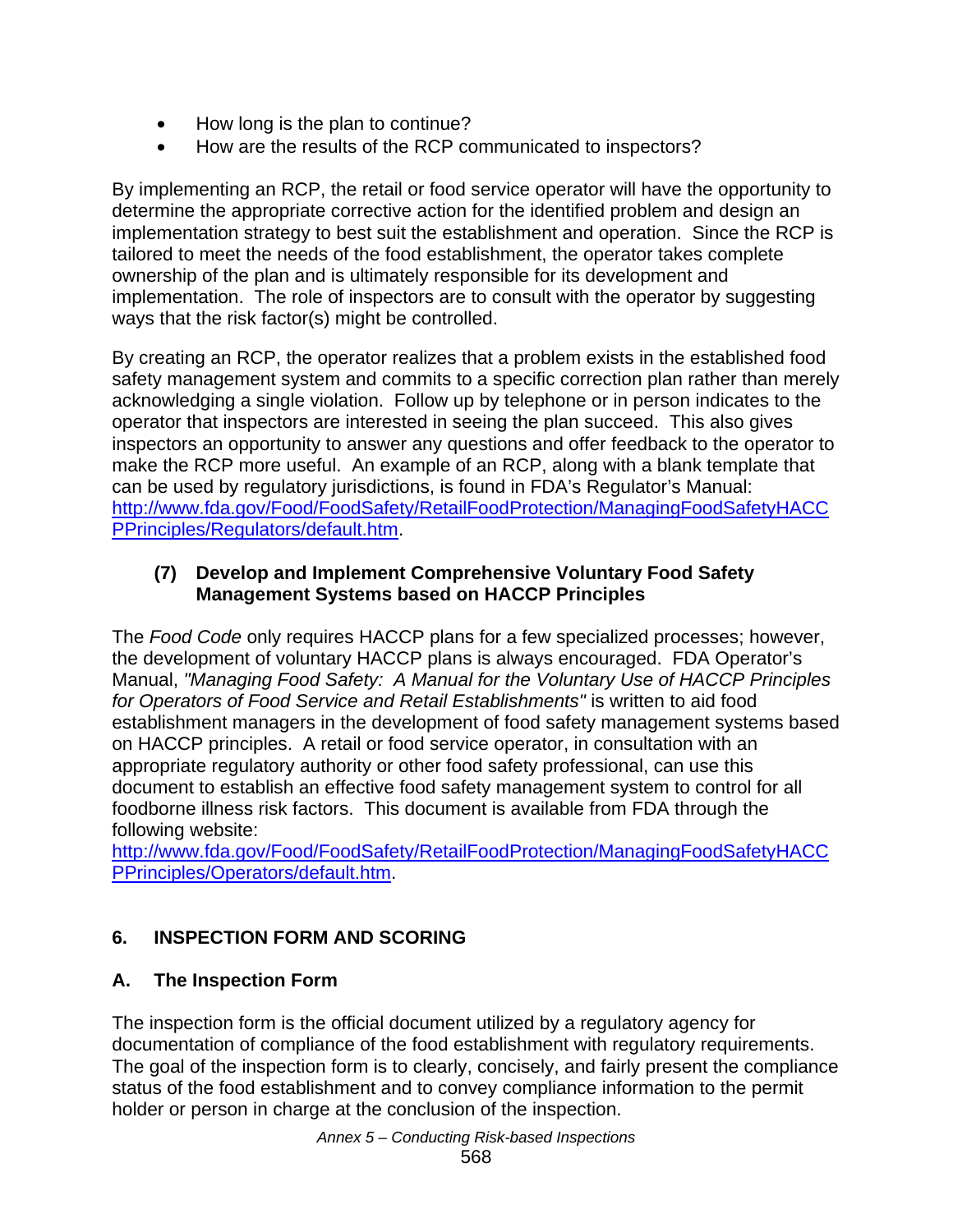The inspection report should be kept in the food establishment's files for subsequent compliance actions and review before the next inspection. Individual inspection reports are to be made available for public review in accordance with Freedom of Information criteria.

Annex 7 of the Food Code provides an inspection form that may be completed for routine, follow-up, and compliance inspections. This inspection form meets requirements established in Standards 3 and 6 of the Program Standards.

#### **B. Debiting Methodology**

If a violation exists during an inspection, it should always be marked on the inspection report, even if corrected on site. Violations existing at the time of the inspection probably would have persisted if it were not for the inspection. Slight violations, such as one dirty utensil among hundreds of clean utensils, does not indicate that the food establishment is significantly deviating from the Code requirements; therefore, discretion in marking is required.

It is very important to investigate the root causes of violations and mark them appropriately. Without taking this extra step, inspectors will merely point out violations and will not identify weaknesses in the management system in place. If long-term control of the behaviors or practices leading to the violations is expected, inspectors must identify the causes.

# **C. Scoring**

Regulatory agencies may use scoring methods to rate food establishments. Depending on the system used, establishment scoring may provide an indication of how well a food establishment is complying with the food safety rules of the regulatory agency.

Some agencies use a system of compliance tools as provided in Chapter 8 and Annex 1 of the Food Code to protect public health. The inspection score may serve as the basis for triggering follow-up inspections or other forms of regulatory sanctions when they fall too far from the accepted levels. In addition, scoring may provide a mechanism for consumers to make informed choices regarding where they want to eat.

Use of scoring systems also has negative consequences. For example, it is possible for a food establishment to receive a high numerical or letter score while exhibiting some very serious deficiencies. In recognition of this drawback, some jurisdictions forego scoring systems in favor of demerits or debit systems without assigning a final score. This focuses attention on the items needing correction. Compliance and enforcement decisions can still be based on the increasing levels of identified deficiencies. Whatever method or system of establishment rating is used, policies regarding follow-up and enforcement actions should be established in writing, linked to the rating system, and administered consistently.